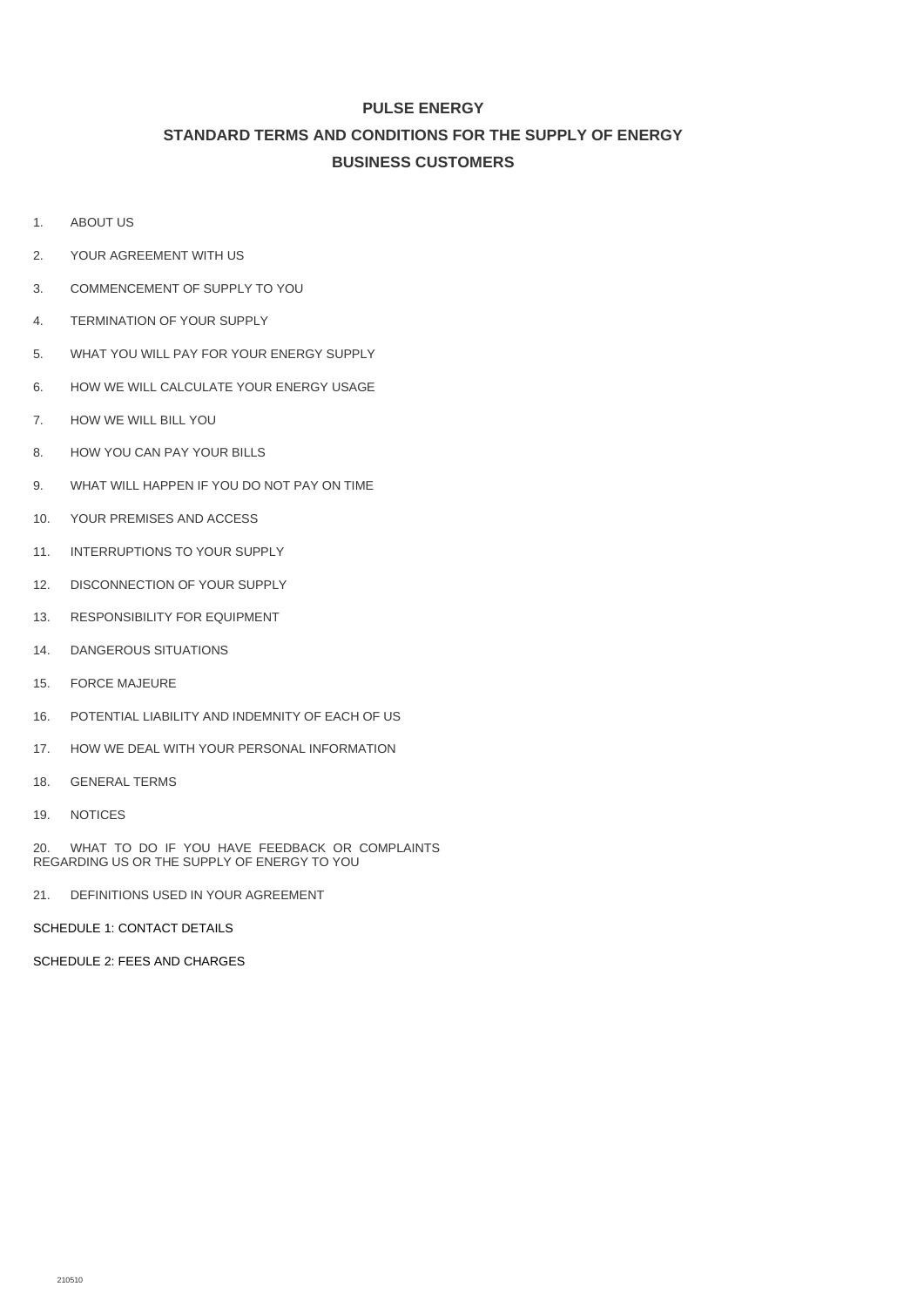## <span id="page-1-0"></span>**1. ABOUT US**

1.1 **Pulse Energy** is a trading name of Pulse Energy Alliance LP. Pulse Energy Alliance LP is a New Zealand company located at Level 5 33 Enfield Street, Mt Eden, Auckland, New Zealand. See Contact Details at the end of this Agreement.

## <span id="page-1-1"></span>**2. YOUR AGREEMENT WITH US**

- <span id="page-1-9"></span>2.1 These terms and conditions (along with the welcome letter or email we send you (**Welcome Letter**), Privacy Policy and other information provided to You during the sign-up process) (together Your **Agreement**) contain all the information You require in respect of Our supply of Energy to You. Your Agreement forms a legal and binding agreement between You and Us.
- 2.2 Where terms are capitalised in this Agreement, it means that they have a particular meaning which is specified in claus[e 21](#page-10-2) of these terms and conditions.
- 2.3 Your Welcome Letter includes Your price plan based on the product and/or plan You have selected. The Welcome Letter will be sent to You, and is otherwise available on request from Us.
- 2.4 Where there is a term in Your Welcome Letter, that is inconsistent with a term in these terms and conditions, the term in Your Welcome Letter will be the one that applies to You.
- 2.5 Your Agreement will commence on the date on which We agreed to supply Energy to You and You agreed (by phone, the Website or any other means) to accept the supply of Energy from Us or, alternatively, the date on which You commenced using Energy supplied by Us to Your Premises, in which case you will be deemed to have accepted supply on that date (the **Commencement Date**), subject to the condition in claus[e 2.8](#page-1-5) being satisfied (if applicable).
- 2.6 We may, in Our discretion, decline Your request for the supply of Energy at the time that You make Your request.
- 2.7 You are entitled to cancel Your Agreement within 5 Working Days after the Commencement Date by notifying Us either by post, email or by calling Us, but You will be required to pay for any Energy that We supply to You prior to You notifying Us that You wish to cancel Your Agreement.
- <span id="page-1-5"></span>2.8 If You accept the supply of Energy from Us then this Agreement is conditional upon Us conducting and being satisfied in all respects with the results of credit checks, proof of occupancy and metering checks about You. We will undertake these checks as promptly as We are able. If You have not received notification from Us regarding Your failure to fulfil this condition within 10 Working Days of Commencement Date, then We will be taken to have been satisfied with the results of the credit checks and metering checks about You and Your Agreement shall be deemed to have come into full force and effect on the Commencement Date If We are not satisfied with the results of such checks, then We will contact You and Your Agreement shall be automatically cancelled and will be of no further force or effect.
- 2.9 The health, wellbeing and safety of our staff is important to Us. You must always respect our team members and not threaten, bully, or harass any of our staff. This includes (but not limited to) the use of racism, sexism, verbal, and physical abuse.

If a customer's behaviour is in breach of the above, we reserve the right to issue 30 days' notice of disconnection in writing. If the customer wishes to switch earlier than the 30 day notice period, they may do so free of charge by responding to the disconnection correspondence.

## <span id="page-1-2"></span>**3. COMMENCEMENT OF SUPPLY TO YOU**

#### **Our obligations to You**

3.1 We will arrange the supply of Energy to Your Premises and will ensure that such supply complies with the terms of Your Agreement, applicable laws, regulations and electrical codes of practice (as applicable).

## **New Customers**

- 3.2 If You do not already have an Agreement with Us and are seeking a New Connection, We will have Your Premises connected and have arranged the commencement of supply to You within 30 Working Days of the Commencement Date, unless clause [3.3](#page-1-6) applies, or Lines upgrades or extensions are required before supply can commence, in which case We will agree a timeframe with You for Your New Connection.
- <span id="page-1-6"></span>3.3 If You live in certain geographical locations, We may not be able to provide a connection to You or provide supply to Your Premises, or We may need to charge You additional fees to be able to provide a connection to You. We will notify You of, and seek Your agreement to, any such fees, before proceeding with a connection in these circumstances.

#### **Moving house**

- 3.4 If You already have an Agreement with Us and are moving Premises, We can make the transition to Your new Premises easy. All You need to do is:
	- (a) contact Us at least 3 Working Days before You move Premises so We can do a final meter reading. We may (at Our discretion) estimate the final read or use a reading provided by You; and
	- (b) give Us the address of Your new Premises so We can arrange Your Energy supply,

and We will arrange supply at Your new Premises. This Agreement will continue to apply. If you are moving Premises and do not want us to supply your new house, the termination process and requirements in clause [4](#page-1-3) will apply.

## **Transfer of Energy**

3.5 You must not sell, or transfer or otherwise attempt to sell or transfer, to any other person or entity, any Energy supplied to You under this Agreement.

## <span id="page-1-3"></span>**4. TERMINATION OF YOUR SUPPLY**

- 4.1 If You would like to terminate Your Agreement with Us for any reason, You can do in accordance with the relevant terms set out in Schedule 2. We note that, depending on the plan You are on, if You wish to terminate Your Agreement with us, You may be required to supply Us with prior notice of Your intended termination and early termination fees may apply, if set out in Schedule 2.
- 4.2 If You are terminating this Agreement with Us because You are switching to another retailer, We will make sure the switch takes place as soon as reasonably practicable and in accordance with industry standards and regulations.

### <span id="page-1-4"></span>**5. WHAT YOU WILL PAY FOR YOUR ENERGY SUPPLY**

#### **Fees and charges**

- <span id="page-1-8"></span>5.1 We will charge You the following fees and charges (as amended from time to time in accordance with clauses [5.2](#page-1-7) and 5.9):
	- (a) the Energy Rates, the Delivery Rates (comprising Network Services, Metering, Retailer Services Charges and the Electricity Authority Levy) and any other applicable charges or fees, as described in Your Welcome Letter for Energy supplied to You;
	- (b) any relevant Fees set out in Schedule 2 incurred from time to time in accordance with this clause [5;](#page-1-4) and
	- (c) any other costs or charges incurred pursuant to clause 5.9 and/or 5.10,

less any applicable discounts All fees and charges will be clearly specified on Your Bill.

<span id="page-1-7"></span>5.2 The fees and charges described in clause [5.1](#page-1-8) may change over time. However, if and for so long as Price Protection applies to You, changes to the Energy Rate specified in Your Welcome Letter will not exceed the Price Protection Rate.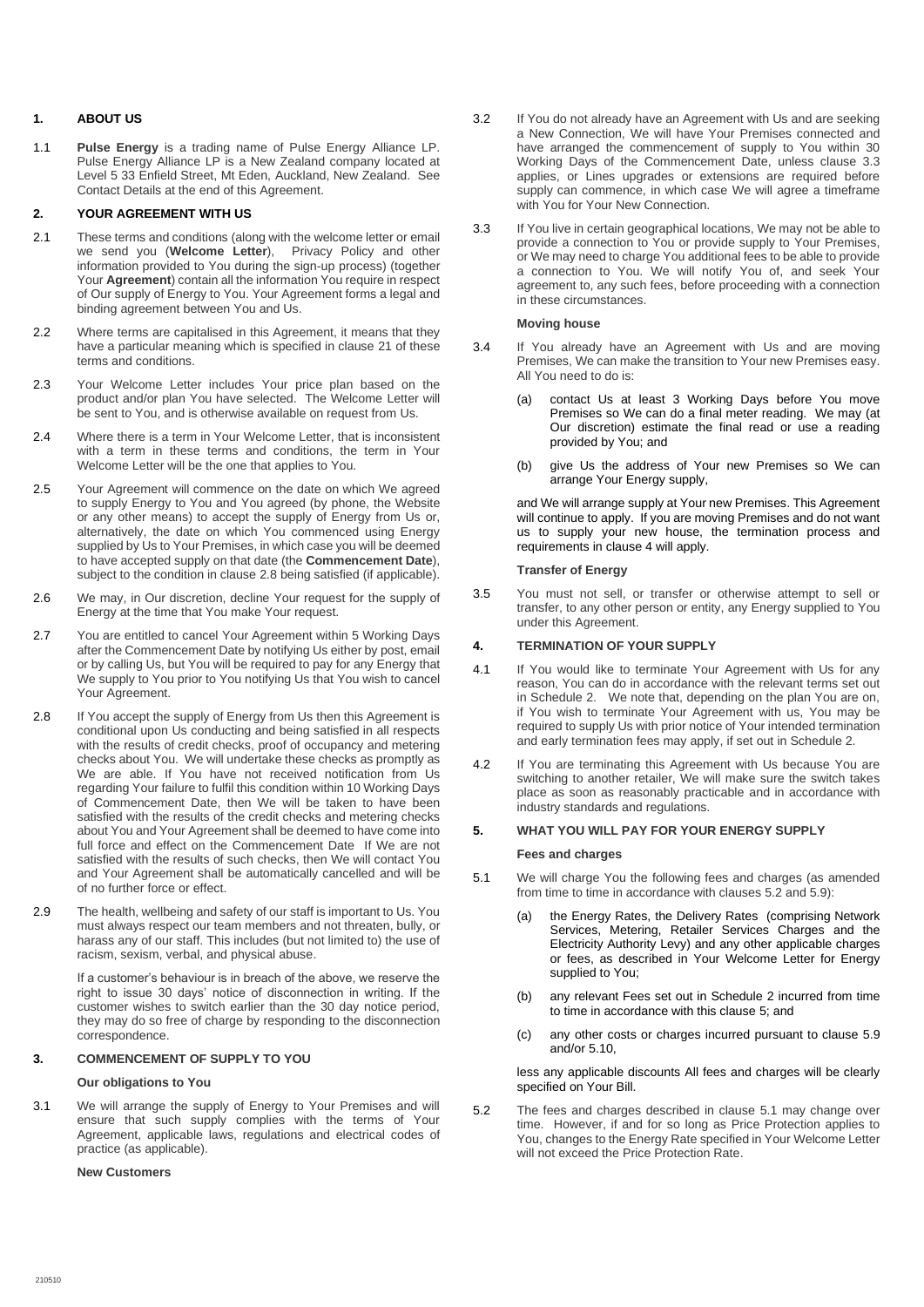- 5.3 Except where clause 5.9 applies and subject to clause [5.4,](#page-2-1) We will notify You (by any of the means specified in claus[e 19.1](#page-10-3) 30 days before a change to any fees or charges takes effect. If You do not agree to such changes, then You may terminate Your Agreement by providing Us with 25 days' notice of termination.
- <span id="page-2-1"></span>5.4 We will write to you individually (by letter or email) if our fees or charges are increasing by more than 5 percent, unless:
	- (a) the change in fees or charges is the result of a request made by you;
	- (b) we decrease our fees or charges;
	- (c) we make changes to these terms and conditions that do not affect you, or
	- (d) the changes are to non-regular service fees or charges (for example, disconnection, reconnection or special meter reading charges)
- 5.5 If our fees or charges are increasing by more than 5%, we will give you our reasons for that increase.
- 5.6 Any credit provided on Your account as part of a promotion to join Us will only apply to You if You stay with Us for 12 months or more (i.e. the promotional price is the price for a contract of 12 months or more). Therefore, if You have been given a credit on Your account as part of a promotion to join Us, this will be reversed if You switch to another supplier within 12 months of the Commencement Date.
- 5.7 The consequences of non-payment or late payment of any fees or charges are specified in clause 9 of these terms and conditions.

#### **Delivery charges**

- 5.8 Unless You are a Pulse Energy Legacy Customer, there will be no mark-up on Network Service Charges for electricity. However, in some instances it is not practicable to pass through exact Network Charges that We pay for Your Premises (for example, some networks have charges which are not on a Kilowatt-Hour basis and, for these networks We will endeavour to calculate unit charges per kWh which will ensure that in total We will only recover the Network Charges that We are required to pay in respect of Our customers on that Network).
- 5.9 We reserve the right to adjust Delivery charges and flow through costs not specifically included or itemised either in Your Welcome Letter, or in Schedule 2 related to transmission, distribution or the wholesale Electricity market that are a direct consequence of transmission constraints or charges outside Our reasonable control. Where possible, We will give You 30 days' notice of any such changes. If You do not agree to such changes, then You can terminate this Agreement by providing Us with 25 days' notice of termination.

### **Additional service charges**

5.10 If You request a product or service that involves an additional cost, We will advise You of any such additional costs at the time You request the product or service, or if unknown at the time, We will provide an estimate of the cost.

#### **Public conservation campaign and Customer Compensation scheme**

- 5.11 If You are entitled to receive a payment under a customer compensation scheme during a public conservation campaign under the Electricity Industry Participation Code 2010, We will process the payment for You.
- 5.12 We can decide how this payment will be paid to You.
- 5.13 The payment will be calculated according to the minimum weekly amount published by Electricity Authority.

## **Changes to Your Plan**

- 5.14 If You would like to change the plan You are on You can:
	- (a) ask Us to make this change; and

(b) pay any Fees that are applicable to making such a change as set out in Schedule 2

## We will make the change it will come into effect within 30 days of You requesting the change.

## **Bond**

- 5.15 Some customers may be required to pay a Bond as security for payment. If You are required to pay a Bond, we will advise you of this requirement along with the amount required when you join us.
- 5.16 If We require You to pay a Bond, it will be invoiced as soon as possible after We accept You as a customer. You must pay the Bond within 18 Working Days after receiving the relevant Bill.
- 5.17 We may use the Bond to cover:
	- (a) any amount overdue or otherwise owed to Us by You. If any part of the Bond is used by Us for this reason; or
	- (b) any costs or losses We incur in investigating any interference, replacing or repairing any damage to Metering Equipment caused by You, or arranging to have the supply of Energy to You ceased, restrict, limit or suspended, and/or taking legal action against You as a result of You tampering with any Metering Equipment.

We may subsequently require You to top-up Your Bond to its previous amount before any deduction was made.

- 5.18 We will hold the Bond on trust in a separate account to Our trading accounts until it is refunded to You or used by Us for the reasons specified in clause 5.17.
- 5.19 We will refund the Bond to You by either crediting Your Account or sending You a cheque. This will occur at:
	- (a) Your request, provided that Your Bills have been paid in full and by the due date for a continuous 12 month period; or
	- (b) when We stop arranging the supply of Energy to You and all Your outstanding Bills have been paid in full.

No interest will be payable to You on the Bond.

## **Load control**

- 5.20 Your supply (or part of it) may be load controlled by Us, the Lines Company and/or a third party. Load controlling allows the reduction of electricity demand on the Network by controlling the supply of electricity to specific appliances (such as electric hot water cylinders, spa pool heaters and space heaters). Load control generally occurs during peak load periods when the demand for electricity is at its highest but may also occur at other times.
- 5.21 Load control can be undertaken by (or on behalf of) Us or the Lines Company for any legal purpose, including to ensure the safety and security of the transmission system and the Network, for, network management purposes (for example, managing transmission grid or network security or optimising network costs) and for energy market participation purposes (for example, managing the cost of purchasing electricity on the wholesale market). We may also assign our right to control, Your load to another party.
- 5.22 We and the Lines Company may use load control switches on Your Premises to interrupt supply without giving You advance notice of such interruption in situations where Our agreement with the Lines Company allows the Lines Company to undertake such action or where You have agreed to a pricing plan that allows Your electricity to be load controlled (in which case we will undertake any load control in accordance with the terms of that pricing plan).

## <span id="page-2-0"></span>**6. HOW WE WILL CALCULATE YOUR ENERGY USAGE**

#### **Meter readings**

6.1 Your Energy usage will be assessed by way of Meter readings, except for any Energy We supply to an ICP on Your premises on an unmetered basis, in which case Your Energy usage will be calculated as set out in clause 6.9. Generally, We carry out actual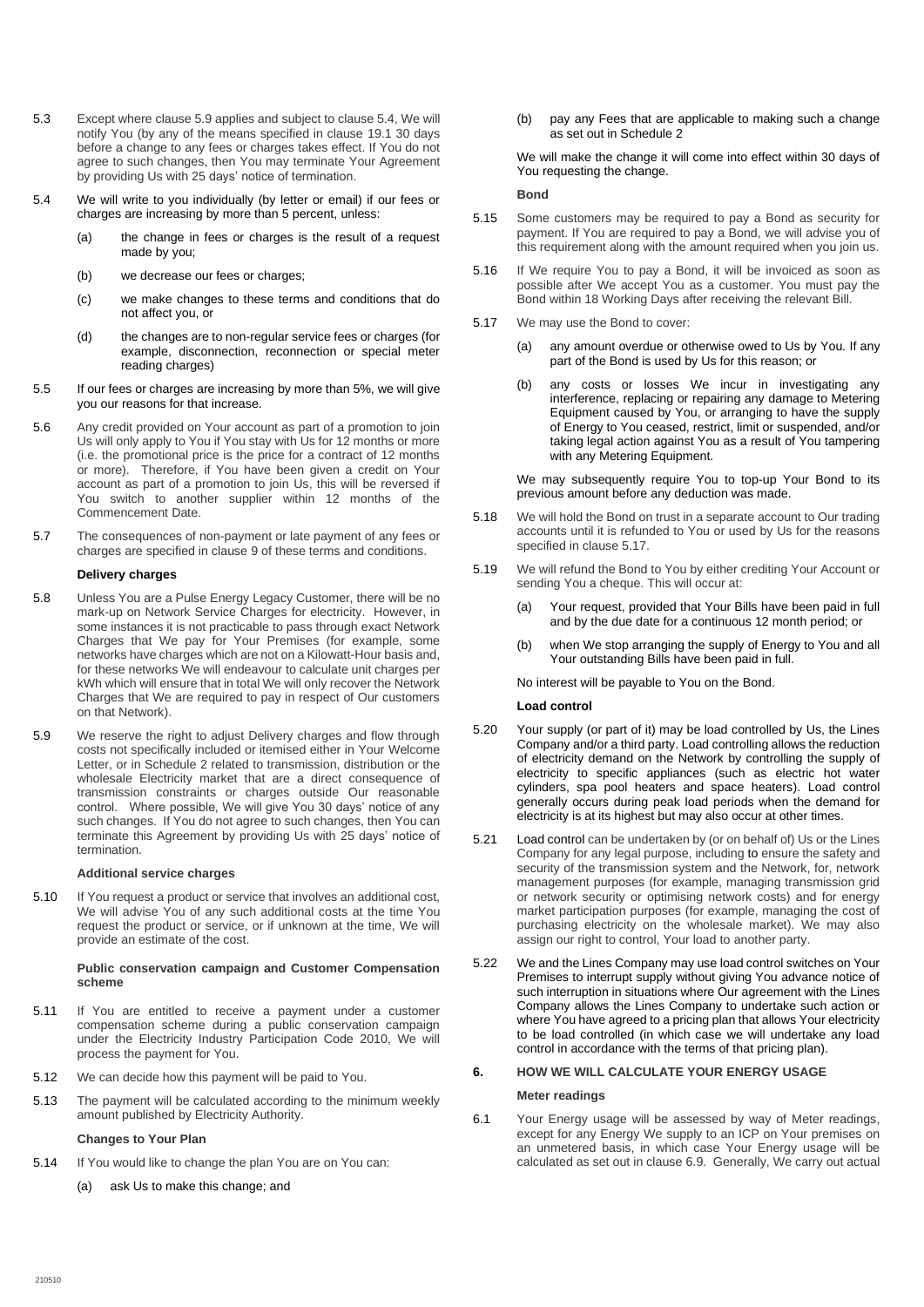Meter readings at least every 2 months in the case of electricity Meters.

## **Smart Meter Readings**

- 6.2 Smart meters rely on good network coverage. If the meter signal is unavailable or weak, we may not be able to get a meter reading. If this happens, we may need to send you an estimated bill or visit to read your meter. If your main switch is turned off, we won't receive any data for that period. If you do receive an estimated bill, any discrepancy between your last actual read and your next actual read would be balanced out.
- 6.3 The removal of a smart meter or the smart meters communication device will only be considered for medical reasons with the submission of a medical certificate. You will be required to pay any costs associated with this change including potential meter reading charges in the future.

## **Time of Use Plans (TOU)**

6.4 If You are on a Time of Use Plan with Us and we are unable to get a remote meter reading, We may estimate the applicable time periods. If We have continuous issues with remote reading, we reserve the right to transfer you to a non TOU plan without notice.

#### **Estimates**

- 6.5 If We need to estimate Your Energy usage, We will calculate this based on Your average Energy usage patterns. If this information is not available, We will estimate based on an average customer.
- 6.6 You are obliged to pay a Bill which is based on an estimate reading. However, if We send You a Bill based on an estimate reading, You can provide Us with Your own Meter reading by calling Our Customer Service team. If We accept the Meter reading You give Us and Your Meter reading shows that our estimated reading was materially inaccurate, We will send You a new Bill based on Your accepted Meter reading, and You agree to pay the amount shown on the new Bill. We may:
	- (a) reject the Meter reading You give Us if it is not consistent with Our records or does not meet out reasonable requirements; and/or
	- (b) verify the accuracy of Your reading within 5 Working Days of receiving Your Meter reading. Incorrect Meter readings made by You may incur a special reading charge as set out in Schedule 2.
- 6.7 If You are a new customer, We may use the previous final Meter reading at Your Premises as Your initial Meter reading, unless You read the Meter and advise Us of that Meter reading at least one Working Day before using any Energy. If Your Meter reading differs from the previous final Meter reading at the property, We may arrange for the Meter to be read and use this to calculate a new start reading.

If You are switching to another energy retailer, We may base Our final Bill on an estimate of the amount of Energy supply arranged by Us and provide this estimated reading to the new retailer as a starting point for their Billing.

#### **Requesting meter readings**

6.8 You can request a special or final Meter reading at any time by calling Us. A special or final Meter read will incur an additional fee as set out in Schedule 2.

#### **Unmetered ICPs**

6.9 If We supply Energy to an ICP at Your premises on an unmetered basis, we will calculate the amount of electricity supplied (and what We will charge You) based on information supplied by Your Distributor.

## <span id="page-3-0"></span>**7. HOW WE WILL BILL YOU**

7.1 We will send You a Bill for all fees, costs and charges incurred by You at least once every month. Your Bill will include all applicable fees, costs and charges set out in clause [5.1](#page-1-8) and otherwise referred to in Your Welcome Letter and any applicable Taxes.

- 7.2 As well as a description of the fees and charges included in Your Bill, Your Bill will include the identifier number(s) of all ICPs on Your Premises and the relevant Lines Company name.
- 7.3 We can send Our Bill to You by post or We can email You notifying You that Your Bill is available online. You will be deemed to have received Our Bill 3 days after We post it to You or the day after We email a notification to You. You must pay Your Bills in full by the due date for payment specified on the Bill.
- 7.4 If Your Bill has an error and We have charged you the incorrect amount (whatever the cause):
	- (a) where We have overcharged You, We will promptly credit any overcharged amounts; and
	- (b) where You have been undercharged (to the extent reasonable and taking into account whether You have contributed to the error or could reasonably have been expected to know about it), You will be required to pay the undercharged amount to Us. We will make the correction on Your next Bill.

This clause does not apply where Your Bill has been based on an estimate of Your energy use, as an adjustment will be made in a following invoice based on an actual meter reading, in accordance with clause 6.6

7.5 No interest will be payable on any incorrect or late Bill.

## <span id="page-3-1"></span>**8. HOW YOU CAN PAY YOUR BILLS**

- 8.1 You must make payment of the amount set out in each Bill by the due date for payment specified on the Bill, unless Your Bill is sent more than 2 months (but less than 3 months) after the end date of the period it covers (and provided You are not responsible for the lateness of Your Bill being provided to You), in which case You have at least the length of time covered by the Bill to pay it. Any overpayment or underpayment of Your Bill will be corrected on Your next Bill.
- 8.2 If Your Bill is sent to You more than 3 months late, provided You are not responsible for the lateness of Your Bill being provided to You, we may negotiate an appropriate discount and payment period with You.

#### **Payment options**

- 8.3 We offer a variety of payment options. Including, direct debit, internet transfer from Your bank account, telephone transfer from Your bank account, cheque, credit card (We only accept Visa and Mastercard and note that additional surcharges apply for payments made by credit card), automatic payments and over the counter at a New Zealand Post Shop
- 8.4 If any currently offered payment options are to change We will give You no less than 30 days' notice of the change and information to explain the change. If You do not agree to such change, then You can terminate this Agreement by providing Us with 30 days' notice of termination.

## <span id="page-3-2"></span>**9. WHAT WILL HAPPEN IF YOU DO NOT PAY ON TIME**

- <span id="page-3-3"></span>9.1 If You do not make payment by the due date for payment specified on Your Bill or any other invoice We send You relating to amounts You incur under this Agreement (including any costs specified in this claus[e 9.1\)](#page-3-3), We shall be entitled to charge You the following:
	- (a) you may lose any discount that applies when your invoice is paid on time or you may incur a cost relating to the Administration of Arrears as set out in Schedule 2; and
	- (b) all costs incurred by Us in relation to the recovery or attempted recovery of overdue amounts from You (including the recovery of any debt collection agency fees We incur from any one or more agencies used to collect amounts owing by You).
- 9.2 Your Energy supply may also be disconnected as a result of nonpayment of any amounts owing under Your Agreement. Our right to arrange to have You disconnected is limited as follows: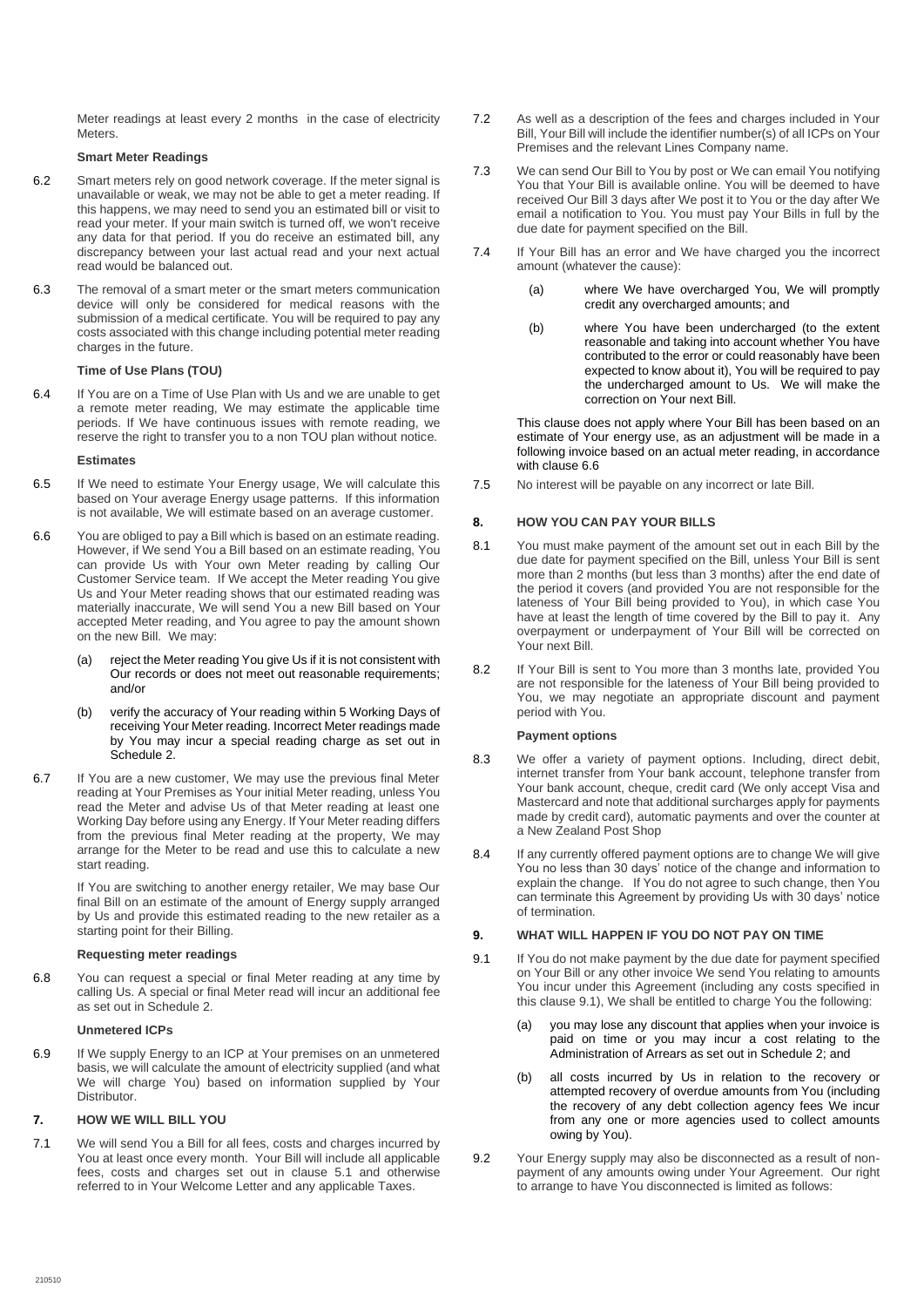- (a) If You have not paid part or Our entire Bill because, in good faith, You dispute it, and You have told Us why You dispute it, We will not disconnect You or commence credit recovery action before the dispute resolution process has been completed unless We reasonably consider that Your dispute is frivolous or vexatious.
- (b) If You have not paid the undisputed part of Our Bill, then We may disconnect You and if You are disconnected for nonpayment, You must still pay any amounts You owe Us including reasonable costs incurred in recovering Your debt to Us, any charges for services (such as the fixed Line Charges) that continue to accrue after Your Energy supply is disconnected.
- (c) Your supply will not be disconnected for non-payment of an estimated account unless We believe that it is fair and reasonable in the circumstances to do so.

Further details on the disconnection process are set out in section 12 below.

9.3 We may transfer the balance of any of Your old accounts to any current Account that You hold with Us.

## <span id="page-4-0"></span>**10. YOUR PREMISES AND ACCESS**

## **Your obligations relating to Your Premises**

- 10.1 You must ensure that You, Your Premises, all Metering Equipment or other equipment located at Your Premises or between Your Premises and Your connection to the Network (where such equipment has not been provided or installed by Us or any of our representatives), and all installations of such equipment comply with all statutory and regulatory requirements and codes of practice or procedures (including the Network connection standard terms and conditions and applicable use of system agreements), to the extent You are aware, or ought to be aware given the information available to You, of these requirements and the information provided by the Electricity Authority (EA) which can be found at [www.ea.govt.nz](http://www.ea.govt.nz/)
- 10.2 You must comply with the Electricity (Hazards from Trees) Regulations 2003 in respect of any trees that You own that are near Lines that form part of the Network or near the grid. For more information on these regulations, please contact Your Distributor (the details of which We can provide to You upon request).
- 10.3 You must also comply with regulations 30 and 93 of the Electricity Regulations 1997 in relation to any work near Lines or other electrical equipment or near the grid. These regulations include a requirement that You comply with the New Zealand Code of Practice for Electrical Safe Distances (NZECP 34:2001). Please contact Us if You require further information on these requirements.

#### **Access to Your Premises**

- <span id="page-4-2"></span>10.4 We, the Meter Owner (if applicable), the Lines Company or any Distributor (or Our or their respective employees, agents, representatives and subcontractors) (each an **Accessing Party**) may need access to Your Premises for any number of reasons relating to the Network and/or our Supply to You, including to turn the Energy supply on or off, inspect, test, install, operate, maintain, replace, repair or remove any equipment related to Your Energy supply, read or maintain Your Meter(s) (even if You have an advanced Meter), find the cause of any  $interference$  with the quality of supply to Premises or the surrounding area, prevent harm to people or property, clear trees, vegetation or other obstacles from Lines and related equipment if the tree owner fails to do so, maintain and protect the operation of the Network, comply with any legal obligations for which access is required, ensure that You are fulfilling Your obligations under this Agreement and the relevant Network distribution code, and/or remove equipment related to Your Energy supply following the termination of this Agreement.
- 10.5 When access to Your Premises is required, You must provide (and You consent to providing) the Accessing Party with access:
- (a) That is safe and unobstructed, particularly from any dogs or other animals at Your Premises.
- (b) Any time between 8am and 7pm Monday to Friday, excluding Public Holidays (unless another time is agreed).
- (c) Immediately for scheduled Meter reading or routine Meter maintenance of which You have been given at least 10 Working Days' notice. We will provide written notice to You of the timing and purpose of the access.
- 10.6 We (or Our Representatives) will endeavour to read Your Meter during Working Hours and on Working Days, where possible. However, if We require immediate access to Your Meter outside Working Hours, We or the relevant third party will endeavour to contact You to advise of when and why We require immediate access to Your Meter, regardless of whether it is located inside or outside. Situations where immediate access to Your Premises (without notice) may be required include:
	- (a) To restore Energy supply in Your neighbourhood in the event of an unplanned outage.
	- (b) To prevent harm to people, property or Premises from equipment that We, the Meter Owner the Lines Company or a Distributor are responsible for.
	- (c) To protect the Network.
	- (d) To deal with any other emergency situations involving the Energy supply.
- 10.7 When accessing Your Premises:
	- (a) We and Our respective agents and subcontractors will take the necessary steps to minimize direct impact to Your property, and any inconvenience to You. When accessing Your property, We will act courteously, considerately and professionally at all times;
		- (b) We or the Distributor will comply with Your reasonable requirements.
- 10.8 We and the Distributor require agents and employees to carry identification when accessing Your property. They are required to present this identification on request before entering Your property. You should refuse access to anyone who refuses to show appropriate identification and inform Us immediately.
- 10.9 If any Accessing Party reasonably believes that there is immediate danger to persons, property or Premises, that Accessing Party may take reasonable steps to gain access without Your permission.
- 10.10 If any equipment relating to Your Energy supply is located behind a locked door or gate, You will need to arrange for the Accessing Party to gain access. If We require a key or other means of access to Your Premises, it will be held with the Meter reading company. For security purposes, access to this information can only be obtained by contacting Us.
- 10.11 If You refuse to provide or You obstruct or fail to provide access as required by any Accessing Party We may charge You for any costs incurred to gain access to Your Premises or disconnect supply as detailed in clause 12.1(b).

## <span id="page-4-1"></span>**11. INTERRUPTIONS TO YOUR SUPPLY**

## **Reasons Your supply be interrupted**

- 11.1 The Distributor or Lines Company may delay, suspend, interrupt or reduce the supply of Energy to any Point of Connection if an issue arises in relation to that Point of Connection. The Distributor will endeavour to restore the supply of Energy to a Point of Connection where the supply has been interrupted.
- 11.2 Your Energy supply may also be interrupted, delayed, suspended or reduced for any of the following reasons:
	- (a) To upgrade the quality of supply to Your Premises or surrounding area and to connect new customers and subdivisions which depend on the same Network assets as Your Point of Connection.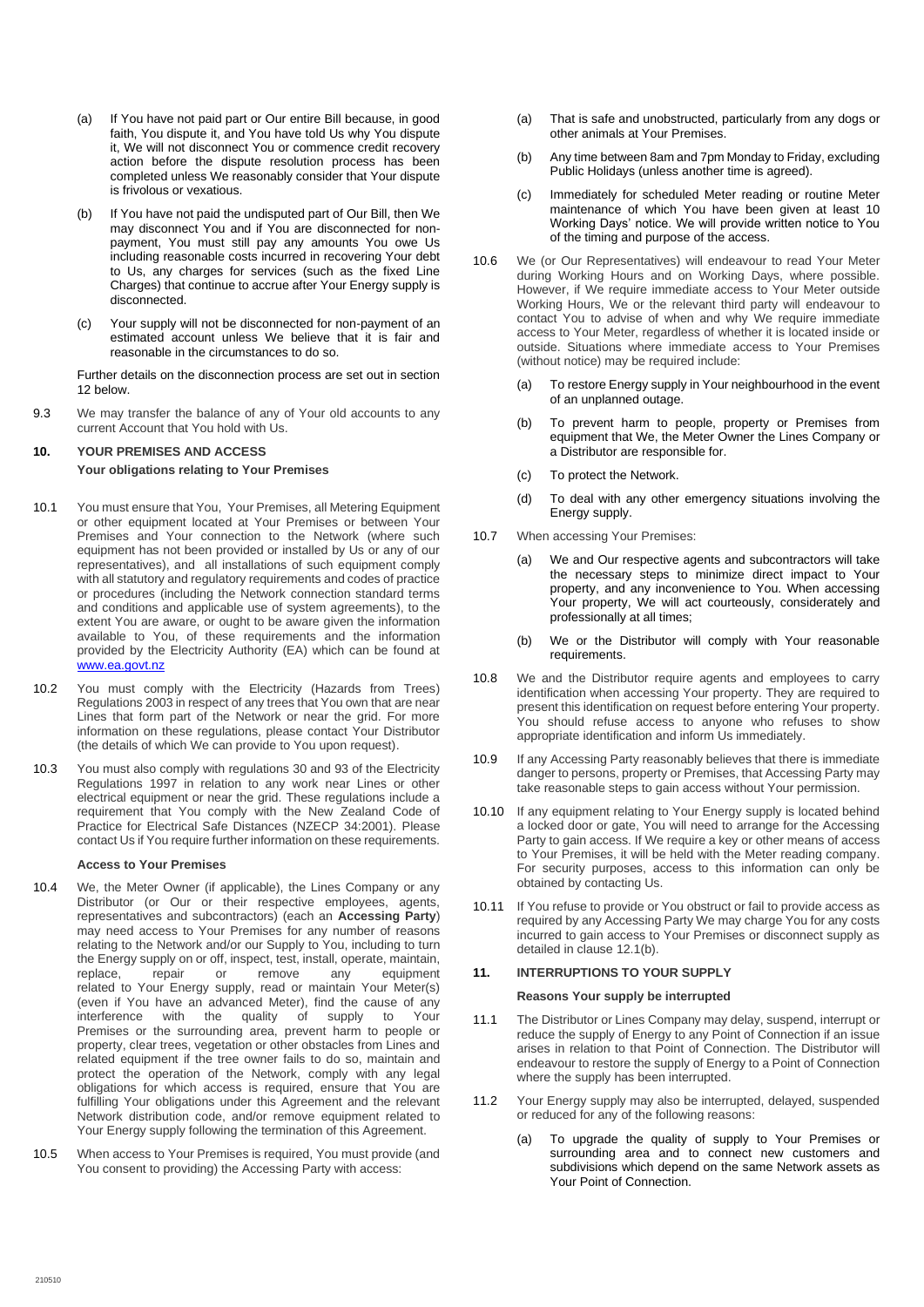- (b) Inspecting, testing, maintaining, repairing or doing any alterations or additions to Your Premises, Your installations, equipment, Meters and associated equipment, the Network, the Maui pipeline, the transmission system or any upstream production facility.
- (c) To avoid any damage or interference, or to ensure the integrity, compliance, security and safety, in relation to the Network, the Maui pipeline and the transmission system and to avoid or mitigate damage to the equipment of any person connected to the Network.
- (d) In the event of an emergency and to protect persons or Premises and/or for any other health and safety reasons.
- (e) To ensure compliance with law and the contractual obligations of Us and/or the Distributor.
- (f) To comply with proper instructions from the Distributor (where We arrange for Your supply to be interrupted), Transpower, the Electricity Commission, or any regulatory authority.
- (g) To maintain a safe environment and the safety and security of the Network.
- (h) To prevent unexpected short-term overloading of the Network or for any other reason beyond the reasonable control of the Distributor.
- (i) To prevent voltage levels rising or falling outside statutory requirements.
- (j) For load controlling purposes.

### **Reporting and obtaining information about interruptions to Your supply**

- 11.3 If You need to report an interruption to Your Energy supply or access information about a supply interruption, You can contact Your Lines Company or Distributor by using the faults number supplied on Your Bill. If You are unable to do this You can contact Us by using any of Our contact details set out in Schedule 1.
- 11.4 You can report and access information about a supply interruption on a 24 hour basis by calling Our Faults number which can be found under Our contact details set out in Schedule 1.

#### **What We do if We know of an interruption to supply**

- 11.5 Unexpected interruptions to Your supply can happen for various reasons. After learning of an unplanned outage on the Network, We will aim to arrange for Your supply to be restored as soon as practicable.
- 11.6 If, as the result of a fault, You do not receive Energy, We will, following receipt of notification from You regarding the fault, promptly notify a subcontractor or Distributor (as the case may be) to endeavour to rectify the fault. Additional Fees may be charged for such work, but We will inform You of any additional Fees before sending a representative. If the fault is found to be internal to Your Premises You will be charged for the costs involved in repairing the fault. You will not be charged if the fault is found to be on the Network.
- 11.7 We will communicate the duration of planned interruptions to Your supply by providing no less than 4 Working Days' notice and We will use reasonable endeavours to ensure that any interruption does not continue after its scheduled duration.

#### <span id="page-5-0"></span>**12. DISCONNECTION OF YOUR SUPPLY**

#### **Reasons why Your supply may be disconnected**

- 12.1 In addition to disconnection for non-payment (see clause 9.2), or as a result of a planned or unplanned supply interruption, You may be disconnected (by Us or the Distributor or Network Owner) for the following reasons:
	- (a) Safety reasons, including where trees, vegetation or other obstacles are close to or touching Lines or related equipment so as to create an immediate danger.
- (b) If You prevent Us or the Distributor from coming onto Your Premises where access is required in accordance with clause [10.4.](#page-4-2)
- (c) Where there is reasonable evidence of Energy theft.
- (d) Where there is reasonable evidence of a breach of any law, a failure to provide the required certification under clauses 13.4 or 13.5 a failure to comply with any reasonable instruction or request from a Distributor, Lines Company or Meter Owner, or wilful interference or damage by You to any equipment relating to the supply of Energy to Your Premises.
- (e) If You generate Energy at Your Premises and send it into the Network without consent from Us or the Distributor.
- (f) If You send signals or other communications through the Network.
- (g) If You use Energy at Your Premises in a way that interferes with the quality of the Energy supplied to others or interferes with the Network and You do not stop the interference as soon as You become aware of it.
- (h) If You threaten, bully, or harass any of our staff. This includes (but is not limited to) the use of racism, sexism, verbal, and physical abuse.
- 12.2 We may also cease supplying one or more services under this Agreement if We:
	- (a) cease to have an agreement with the Lines Company for the provision of Lines function services on Your Network or the applicable use of system agreement applicable to the Network is terminated.
	- (b) determine (in Our sole discretion) that the supply of Energy is no longer financially viable for Us (including where there have been changes to the terms of supply or prices charged to Us by upstream Energy providers).
- 12.3 You must contact Us at least 15 Working Days before You demolish or remove any buildings on Your Premises, so We can arrange to have the power supply from those buildings permanently disconnected.

#### **What is the process for disconnection?**

- <span id="page-5-1"></span>12.4 Except in the case of agreed, emergency disconnections, or vacant disconnections, We will provide You with:
	- (a) 7 to 14 Working Days' notice of disconnection before any disconnection occurs; and
	- (b) a further 3 Working Days for the delivery of the notice; and
	- (c) a final warning no less than 24 hours or more than 7 Working Days before the disconnection occurs. The final warning will also provide the timeframe for disconnection. This will be a separate notice to the notice referred to in subclause (a) and will be sent to the address provided by You. Because of the importance of this letter, We will include a message on the outside of the envelope advising that an electricity disconnection notice is enclosed, and that the property is scheduled for disconnection.
- 12.5 Any warning or notice of disconnection that We provide to You will include information about the reasons for the disconnection, Our dispute resolution processes, details of how You can avoid disconnection, including where applicable, where and how You can pay the amount owing, and Our policies that may help You manage Your payments if You are having difficulty paying Our Bills.
- 12.6 You must advise Us as soon as possible if disconnection presents a clear threat to the health or well-being of You or a member of Your household.
- 12.7 Disconnections will occur on a Working Day that is not a Friday or the day before a Public Holiday.
- 12.8 If You have an advanced Meter at Your Premises, we may undertake the disconnection of Your supply remotely.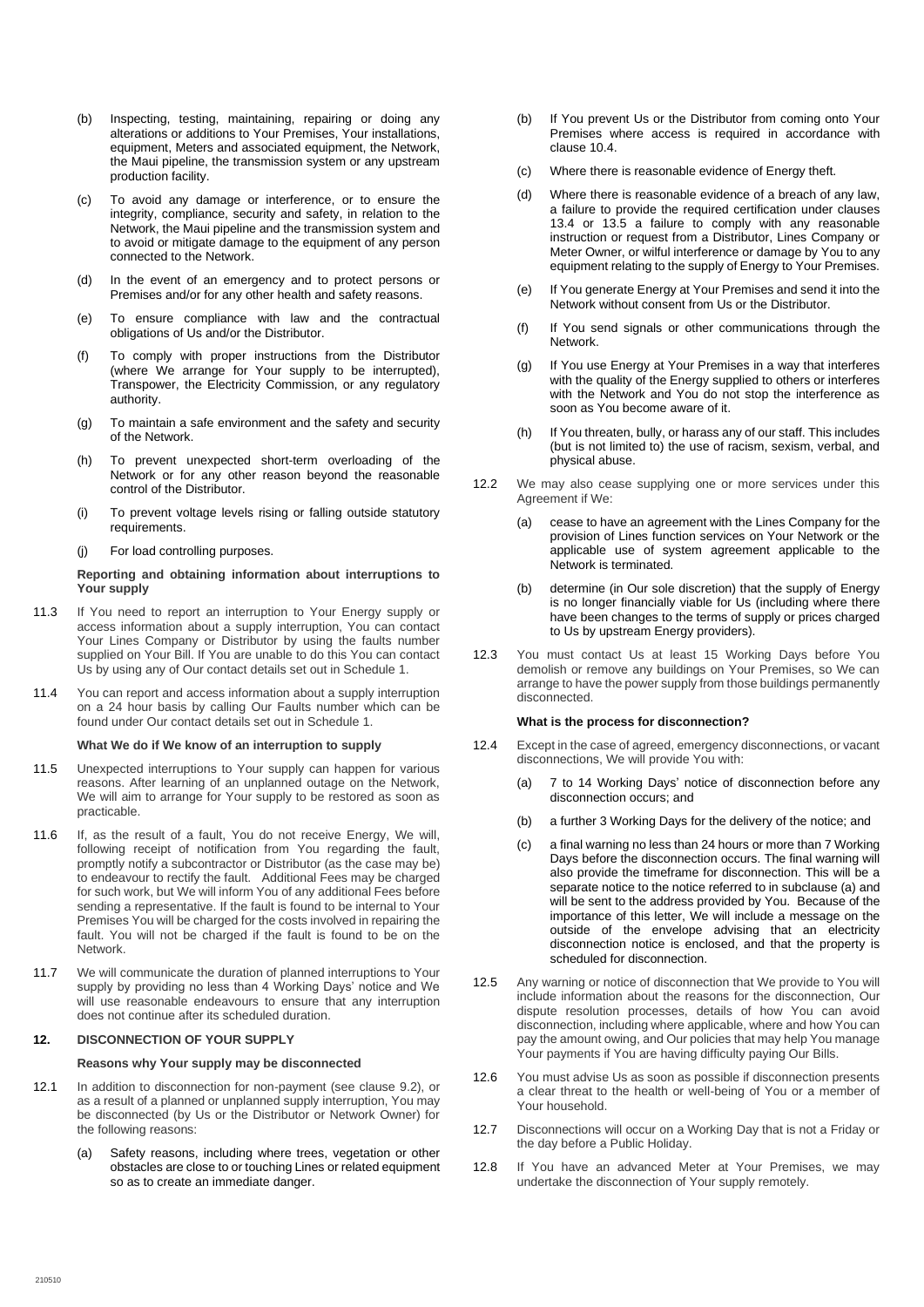#### **How to request disconnection of Your Premises**

- 12.9 If You would like Your Premises to be temporarily disconnected (for example to allow You to carry out building work or maintenance to the Premises), You must give Us at least 2 Working Days' notice of the date on which You wish to be disconnected and reconnected and pay any costs associated with the temporary disconnection and reconnection, as set out in Schedule 2.
- 12.10 If You would like Your Premises to be permanently disconnected, You must give Us at least 15 days' notice prior to the date on which You wish to be disconnected and provide Us with access to Your Premises.

#### **Charges You may incur for disconnection**

12.11 Our charges relating to arranging disconnections and reconnections are set out in Schedule 2. We will let You know if there is something You can do to avoid incurring any disconnection or reconnection Fees.

#### **Reconnection of Your supply**

- 12.12 If You are requesting a New Connection or asking for a reconnection after 6 months or more of being disconnected, You need to obtain the appropriate certification from a licensed electrical inspector or other approved service provider. You must pay any costs associated with certification.
- 12.13 Before We or the Distributor reconnect You, We may require You to:
	- (a) Pay all amounts You owe Us, including any Fees which may include a disconnection and reconnection fee.
	- (b) Pay any collection costs We incurred in obtaining payment of the amounts You owe.
	- (c) Agree on a satisfactory method for paying future charges.
	- (d) Pay a Bond.
	- (e) Remedy the situation that resulted in the disconnection.
	- (f) If requested by the Distributor, pay Us all fixed daily charges for Your Energy supply (as set out in the Welcome Letter and amended from time to time) incurred between the date of Your last disconnection and the Commencement Date, if You disconnect and reconnect seasonally (i.e within a 12-month period).
- 12.14 Once You have satisfied the requirements for reconnection We will arrange to have Your Energy supply restored as soon as reasonably practicable. If You have an advanced Meter at Your Premises, we may reconnect Your Energy supply remotely.

## <span id="page-6-0"></span>**13. RESPONSIBILITY FOR EQUIPMENT Our obligations**

- 13.1 We will endeavour to ensure that equipment used in the provision of Network Services for delivery of Energy to You (except for the equipment You are required to maintain under this Agreement) is monitored and maintained by Our Representatives and contractors in line with good industry practice prevailing in New Zealand. The Distributor is responsible for maintaining the Network Services to Your Premises
- 13.2 You acknowledge that the Network, including any part of the Network situated on Your Premises, is and will remain the sole property of the Distributor, and that no provision of this Agreement nor the provision of any services by the Distributor in relation to the Network will confer on You or any other person any right of property or any other interest in or to any part of the Network or any Distributor's equipment that is used to provide any such services.

#### **Metering Equipment**

- 13.3 You are responsible for:
	- (a) maintaining the electricity Meter box and board on which the Meter(s) or related equipment are located together with any fuse board, main switch, internal wiring and the wires that connect Your Premises to the Network;
	- (b) informing Us immediately about any Meter information You become aware of. This includes the location, upgrade or repair, removal, damage, broken seal on Meter box or main switch board, tampering, fault, no Meter display or any other matters directly relating to Your Meter(s). We need to be informed as soon as possible to ensure We can act and attend to any issues regarding Your Meter(s) in a timely manner. Without any notification or prior warning, We are unable to attend to a request and this can lead to extra Fees being incurred, estimated Bills, fines or continual Meter problems. This applies to whether You have just moved into a new home or at Your current Premises.
- 13.4 We may, at any time, require You (at Your own cost) to supply Us with a certificate of compliance issued or approved by the Lines Company, Your electrician which certifies that the wiring that connects Your premises to the Network complies with all statutory and regulatory requirements and codes of practice or procedures (including the lines function services safety and technical requirements, available at [www.energysafety.govt.nz;](http://www.energysafety.govt.nz/) If You are unable to supply us with the required certification within a reasonable timeframe, We will not be required to supply Energy to You under this Agreement and You will be deemed to be in breach of this Agreement.
- 13.5 We may, at any time and in Our sole discretion, replace the Meter at Your Premises (including any legacy Meter) with an advanced meter or other type of Meter. You must not interrupt or delay any such Meter replacement. If an advanced Meter cannot be installed at Your Premises because of non-compliant wiring at Your Premises, because the advanced Meter would, when installed, represent a safety hazard, or because there is insufficient space on Your Meter board for the installation, we may require You (at Your own cost) to undertake appropriate remedial work on Your wiring or Meter board and/or supply a certificate of compliance (from a certified service provider) in respect of such remedial work before the installation of the advanced meter can occur. If You are unable to undertake the required remedial work and/or, if requested, supply us with the required certification within a reasonable timeframe, and such failure may place Us in breach of any of Our statutory or other regulatory obligations, we may cease supply to You. We may install an aerial if there is a problem communicating remotely with Your advanced Meter. We will discuss other options with you if installing an aerial does not overcome the communication issues.
- 13.6 We will arrange to have tested any Metering Equipment on Your Premises that We or You think is faulty. If the testing reveals the Metering Equipment is not operating within accepted industry standards, to the extent the fault was not caused or contributed to by You, We will arrange to replace or repair it, meet the cost of the testing, and refund, or debit or credit Your Energy Account with the value of Our assessment of the error in the previous charges from Us if the Metering Equipment has been found to be measuring inaccurately.
- 13.7 If You request a Meter test, We may charge You for the cost of the Meter testing if the Metering Equipment is found to be measuring the supply of Energy within accepted industry standards. We will tell You the cost before undertaking the test.
- 13.8 Tampering with a Meter is dangerous and may be a criminal offence. You must act prudently with respect to Metering Equipment and must not (and must take all reasonable steps to ensure no-one) tamper or interfere with Metering Equipment at Your Premises, and You must tell Us immediately if You become aware there may be a problem with Your Metering Equipment, for example, if Your Bill is unusually low or the Meter has stopped.
- 13.9 You must ensure that the Metering Equipment is not sold, assigned, underlet, mortgaged, pledged, charged, encumbered or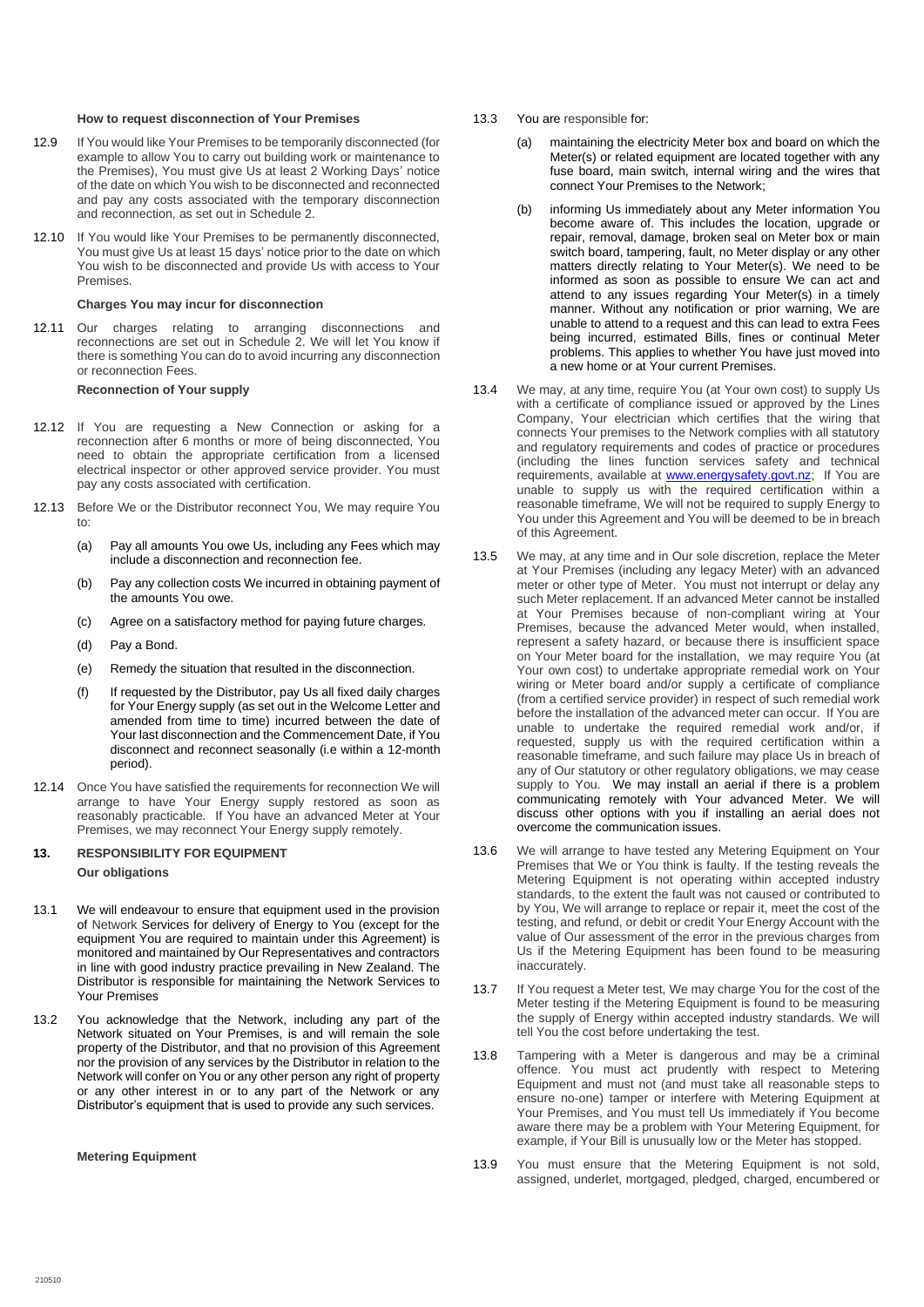used as security in any way and ensure that the Metering Equipment is not and does not become a fixture or fitting on Your Premises.

- 13.10 You must pay for the Energy that We estimate You would have used while Metering Equipment was not reading correctly if Metering Equipment at Your Premises is tampered or interfered with or bypassed, You take advantage of Metering Equipment that is inaccurate or not operating correctly, or You cause, or allow someone else to cause, any other loss or damage to Us, the Lines Company or Meter Owner.
- 13.11 We may also require You to pay for any costs or losses We incur in investigating the interference, replacing or repairing any damage to the Metering Equipment caused by You, or arranging to have the supply of Energy to You ceased, restrict, limit or suspended, and/or taking legal action against You.
- 13.12 All data collected from Your Meter will be owned by Us, except where such data constitutes Your personal information, in which case such information will be held and used by Us in accordance with clause 17.

#### **Other equipment**

- 13.13 You must maintain all of the equipment between Your Premises and Your connection to the Network, including the Consumer Service Lines which You must maintain in a safe condition using a suitably qualified person (except if and to the extent that the Distributor is required by law to provide and maintain those lines or the Distributor agrees to maintain the Consumer Service Lines). If You are uncertain where Your Point of Connection to the Network is please contact Us. In most cases the Point of Connection is at the pole fuse for an overhead connection and the property boundary for an underground connection.
- 13.14 You must provide and maintain (at no cost to the Lines Company or Meter Owner), suitable space for the safe and secure housing of the Metering Equipment and any Lines Company or Meter Owner's equipment relating primarily to the connection to the network of ICPs at Your Premises.
- 13.15 You must take all reasonable precautions necessary to protect the Distributor's equipment from damage and shall not (and shall ensure that none of the inhabitants of or visitors to, the Premises, including Your contractors or other invitees) interfere with, damage or work on any part of the Network, any Meter(s) or related equipment or any property of a Distributor or the Lines Company. If You (or any of the inhabitants of or visitors to the Premises, including Your contractors or invitees) do damage any equipment of the Distributor, Meter Owner or Lines Company (or any of their contractors, representatives or agents), You will pay the cost of making good the damage to Us, the Lines Company, Meter Owner, Distributor or other third party (as applicable).
- 13.16 You will follow the reasonable directions of the Distributor, Lines Company and any critical contingency operator to ensure the integrity, efficiency, security and safety of the Network and Lines Company's equipment (including providing the Lines Company with a reasonable opportunity to recover its equipment prior to any planned destruction of Your Premises).
- 13.17 If We or the Meter Owner (or any of our representatives) make an appointment with You to install, connect, test, inspect, maintain, repair, replace, alter, service, clean, disconnect or remove any Metering Equipment or other equipment on Your Premises (or connecting Your Premises to the Network) and You miss the appointment, We may acting reasonably and having regard to the circumstances around Your failure to attend the appointment pass on to You the reasonable charges incurred by Us as a result of You missing the appointment and/or organising and attending another appointment.

#### **Embedded Networks**

13.18 If Your fittings or other equipment (for which You are responsible under this clause 13) are connected to an embedded Network (whether at the Commencement Date or at any time during the Term of Your Agreement), the Lines Company that is the owner of

the relevant embedded Network (and not the Distributor) is solely responsible for the conveyance of electricity to Your Premises. As a result, the Distributor shall have no liability to You in respect of the embedded Network or the conveyance of electricity to Your Premises.

13.19 Embedded Networks commonly exist in airports, apartments, some subdivisions, commercial buildings and malls. If You are not sure whether the fittings or other equipment (for which You are responsible under this clause 13) are connected to an embedded Network, please contact Us and we will be able to tell You whether You are or not at the time at which You call.

## <span id="page-7-0"></span>**14. DANGEROUS SITUATIONS**

- 14.1 The electricity Lines that supply Energy to Your Premises and the grid are live. If You touch them or the bare conductors that connect them to the house, You may be seriously injured or killed. Before You do any work near electricity Lines, arrange with Your Distributor to identify any problems or disconnect the supply. You should contact Transpower before doing any work near the grid.
- 14.2 For Your own safety, We suggest that You contact a professional tree trimmer before attempting to remove tree branches and vegetation from or near electricity Lines and related equipment.
- 14.3 The equipment used to supply Energy to You has a limited capacity. You must inform Us if You expect to substantially increase the amount of Energy You use.
- 14.4 Surges or spikes are momentary fluctuations in voltage or frequency and are not treated as interruptions. We strongly recommend that You install surge protection devices for sensitive equipment like computers, microwaves, video recorders, televisions and other electronic devices. Contact Your electrician or manufacturer for information about how to guard against surges, spikes and other fluctuations.
- 14.5 We recommend that You consider taking out insurance against surges, spikes and other fluctuations or interruptions in Energy supply.
- 14.6 Only a qualified person may connect, disconnect, or reconnect Your Premises to the Network.
- 14.7 For more information on electrical safety matters, contact the Energy Safety Servic[e www.ess.govt.nz](http://www.ess.govt.nz/) or www.ea.govt.nz
- 14.8 If You send or receive signals over the Network and/or You wish to generate Electricity at Your Premises and it is possible to send it into the electricity Network, You must obtain prior consent from Us and Your Distributor. A separate agreement will set out the circumstances in which You may be able to obtain payment or a credit for Electricity You send into the Network.
- 14.9 You must ensure that the way You use Energy at Your Premises does not interfere with the quality of the Energy supplied to others or interfere with the Network. If it does, You must stop the interference as soon as You become aware of it. You will also be deemed to be in breach of this Agreement if You have become aware of the interference and do not stop it.

## <span id="page-7-1"></span>**15. FORCE MAJEURE**

- 15.1 We may be prevented from meeting Our performance commitments due to an event of force majeure. Following a force majeure event, We will try to restore services to You as soon as reasonably practicable.
- 15.2 A force majeure event includes, but is not limited to acts of God, war (whether declared or not), terrorism, riots, civil insurrection, epidemic, strikes and any other industrial action, storms, lightning, flood, earthquake, fire, landslide, accumulation of snow or ice, acts of animals, motor vehicle or other accident, faults in the Network or acts or omissions by the Distributor, malicious damage, surges, spikes, other fluctuations or interruptions in the supply of Electricity into the Network, the partial or entire failure of supply or availability of Energy into the Network, extreme Energy shortages, extreme pricing events or threats to Our ability to supply Energy, compliance with any law or government order, rule, regulation or direction, and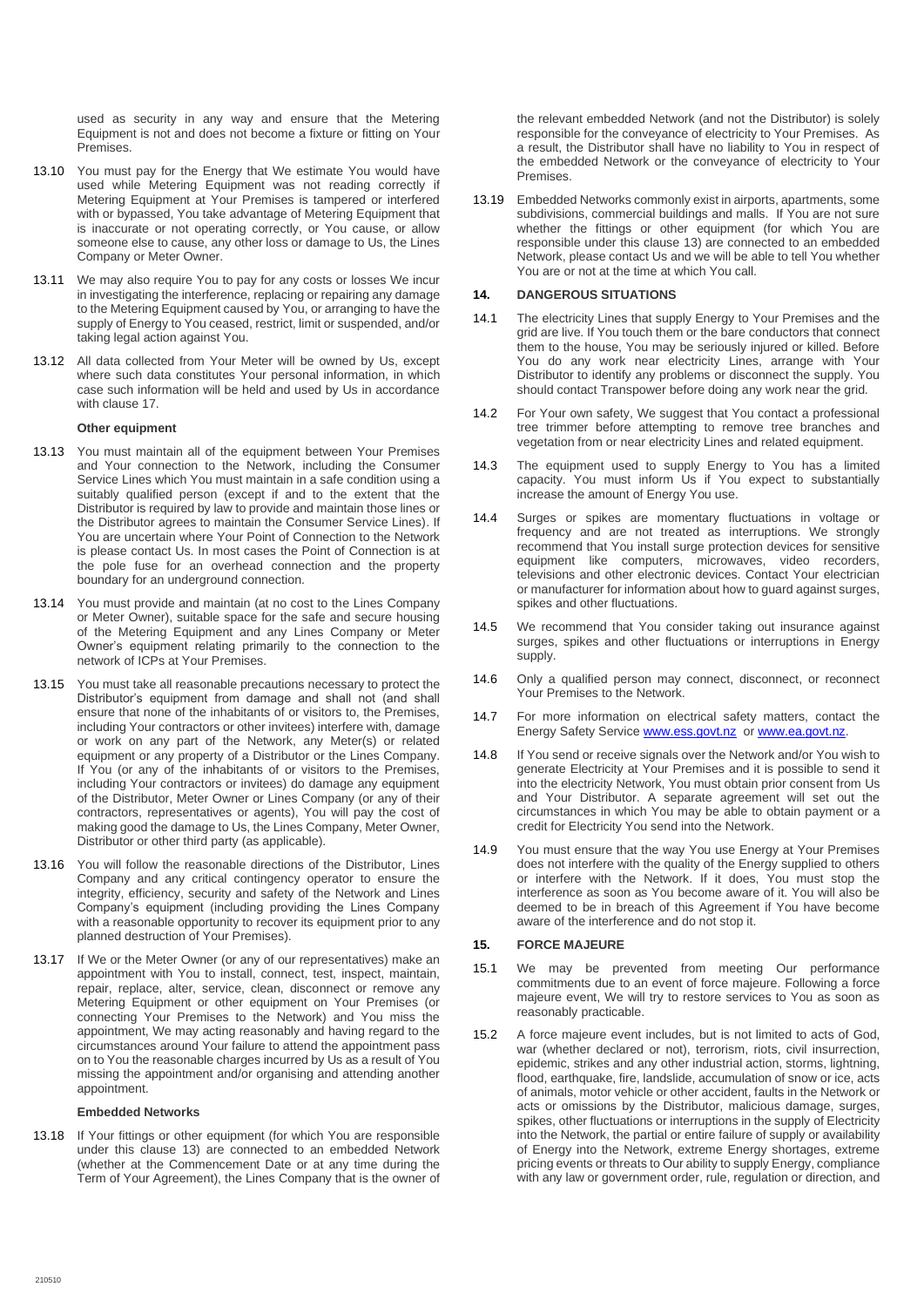Your acts or omissions or any defect or abnormal conditions in or about Your Premises.

## <span id="page-8-0"></span>**16. POTENTIAL LIABILITY AND INDEMNITY OF EACH OF US**

## **Consumer Guarantees Act**

16.1 To the extent the Energy is acquired by You in trade (i.e. for Your business), You agree that the warranties and guarantees in the Consumer Guarantees Act 1993 **(CGA)** will not apply to You (and that You will have no right to make a CGA related claim against Us or the Distributor) in respect of the supply to You under this Agreement.

## **Damage to Your property or Premises**

- <span id="page-8-2"></span>16.2 Subject to clause 16.3 below, We shall be liable to You for the direct costs incurred in repairing or replacing Your property or Premises (as applicable) where (and only to the extent) Our or any of Our contractors, suppliers, representatives or agents (excluding any Distributor, in respect of which liability is dealt with in clause [16.7](#page-8-1) below) actions or omission undertaken in connection with this Agreement have directly caused damage to Your property or Premises. This shall constitute Our only liability to You under or in connection with this Agreement, except to the extent that liability cannot be excluded by law (for example, any liability We may have to You in respect of a Consumer Guarantees Act claim), provided that:
	- (a) where We are liable to You under this Agreement as a result of Our (including any of Our employees) actions or omissions, Our maximum liability to You (including for any damage to Your property or Premises) shall not exceed \$10,000 per event; and
	- (b) where We are liable to You under this claus[e 16.2](#page-8-2) as a result of the actions or omissions of any of Our contractors, suppliers, representatives or agents Our maximum liability to You for the damage to Your property or Premises (for any event or related series of events) under this clause [16.2](#page-8-2) is limited to the amount We recover from Our contractors, suppliers, representatives or agents (less any costs incurred by Us in connection with such claim).

We may choose to repair or replace any damaged property or Premises up to the same maximum amount, instead of paying cash to You.

16.3 If You wish to seek compensation for damage to Your property or Premises caused by Us or any third party in connection with the supply of Energy under this Agreement, You must write to Us within six months of becoming aware of the event occurring. If You have not written to Us within this six month period to advise Us of a possible claim, neither We (nor any third party) will be required to cover any loss of, or damage to, Your property or Premises. Upon receipt of notification from You under this clause, We will review Your claim as soon as practicable and write to You notifying You of the outcome of that review. If You are entitled to compensation, We will explain how the compensation amount was determined and the person who is liable to You for it.

## **Limitations on the liability of Us and third parties to You**

- 16.4 In order to supply Energy to You under this Agreement, We are reliant on the supply of such Energy and other services from upstream suppliers (including Distributors and the Lines Companies). As such, We have certain obligations We must adhere to in respect of those suppliers, including protecting them against claims from Our customers (other than those that You have a legal right to make) and ensuring rights of access to Our customers' premises to provide those suppliers with the ability to ensure the safety, security and integrity of the Network (and associated equipment) and other customers on the Network.
- 16.5 Other than as expressly provided for in this Agreement (including under clause [16.2](#page-8-2) above), the liability of each Distributor, Meter Owner, Lines Company and the owner/operator transmission system (and each of Our and their directors, employees, contractors, agents and representatives), including any liability in

tort (including negligence), breach of statutory duty, equity or otherwise, is excluded to the maximum extent permitted by law.

- 16.6 Subject to any rights You may have under the CGA, You acknowledge and agree that You may not (and shall not) take any action directly against any of the Distributor, Meter Owner, Lines Company or the owner/operator of the transmission system (or any of their directors, employees, contractors, agents or representatives) for any loss, liability, cost or damage You suffer or incur in connection with the supply (or non-supply) of Energy to You under or in connection with this Agreement.
- <span id="page-8-1"></span>16.7 If You believe that a Distributor or Lines Company has caused You loss or damage, You should advise Us. We may, acting reasonably, seek to try to recover from the Distributor the amount of any loss or damage You claim to have suffered. If We recover anything from the Distributor that is directly applicable to the loss or damage You have suffered We will pass through to You the amount so recovered (less Our reasonable costs of recovering such amount). If the amount We recover from the Distributor relates to more than one customer, We will distribute the amount recovered (less Our reasonable costs of recovering such amount) in proportion to each customer's identified loss. Other than passing on any such amounts to You, We will have no liability to You in respect of any acts or omissions of any Distributor (or any of its employees, contractors, agents or representatives).
- 16.8 If, despite [16.2](#page-8-2) above, the Lines Company is liable to You, the liability of the Lines Company shall be reduced by an amount (if any) for which We are liable to You in respect of such claim (or series of claims).
- 16.9 Without limiting the above limitations of liability, neither We (nor the Distributor, Lines Company, Meter Owner or any of Our or their employees, contractors, agents or representatives) will be responsible for any damage caused to sensitive appliances, including loss of electronic data, arising from momentary surges, spikes and other fluctuations or interruptions in the voltage or frequency of the Energy supply, or any loss or damage caused by You failing to switch off any appliances at Your property prior to reconnection.
- 16.10 To the extent permitted by law, none of Us, the Distributor, Lines Company, Meter Owner, the owner/operator of the transmission system (nor any of Our or their employees, contractors, agents or representatives), will, in any circumstance, be liable to You or anyone else for any personal injury or death of any person, any special, indirect or consequential losses, loss of data, loss of business, profits, goodwill, reputation, contract or use, or other similar losses, or any loss or damage arising from a circumstance beyond that person's control (a force majeure event) whether or not the possibility of such loss or damage could have been reasonably foreseen.
- 16.11 The limitations of liability set out in this section or elsewhere in this Agreement extend to Our employees, agents, sub-contractors, the Lines Company, the Meter Owner and any Distributor (and any of their representatives and contractors) for the purposes of the Contracts (Privity) Act 1982. The other provisions in this Agreement that refer to the Distributor, the Meter Owner and/or the Lines Company (or any of their representatives or contractors) are intended to be for the benefit of, and are enforceable by, the Distributor, Meter Owner or the Lines Company or any of their representatives or contractors (as applicable) under the Contracts (Privity) Act 1982.

## **Third party contracts**

- 16.12 In order to arrange the supply of Energy to You under this Agreement, We have contracts with third parties (including Distributors). You agree that:
	- (a) You will not knowingly do anything that would cause Us to be in breach of Our arrangements with these third parties which You know about or which You ought to know about, given the information available to You, and You will comply with the reasonable requirements of such third parties relating to the supply of Energy to You (including providing information and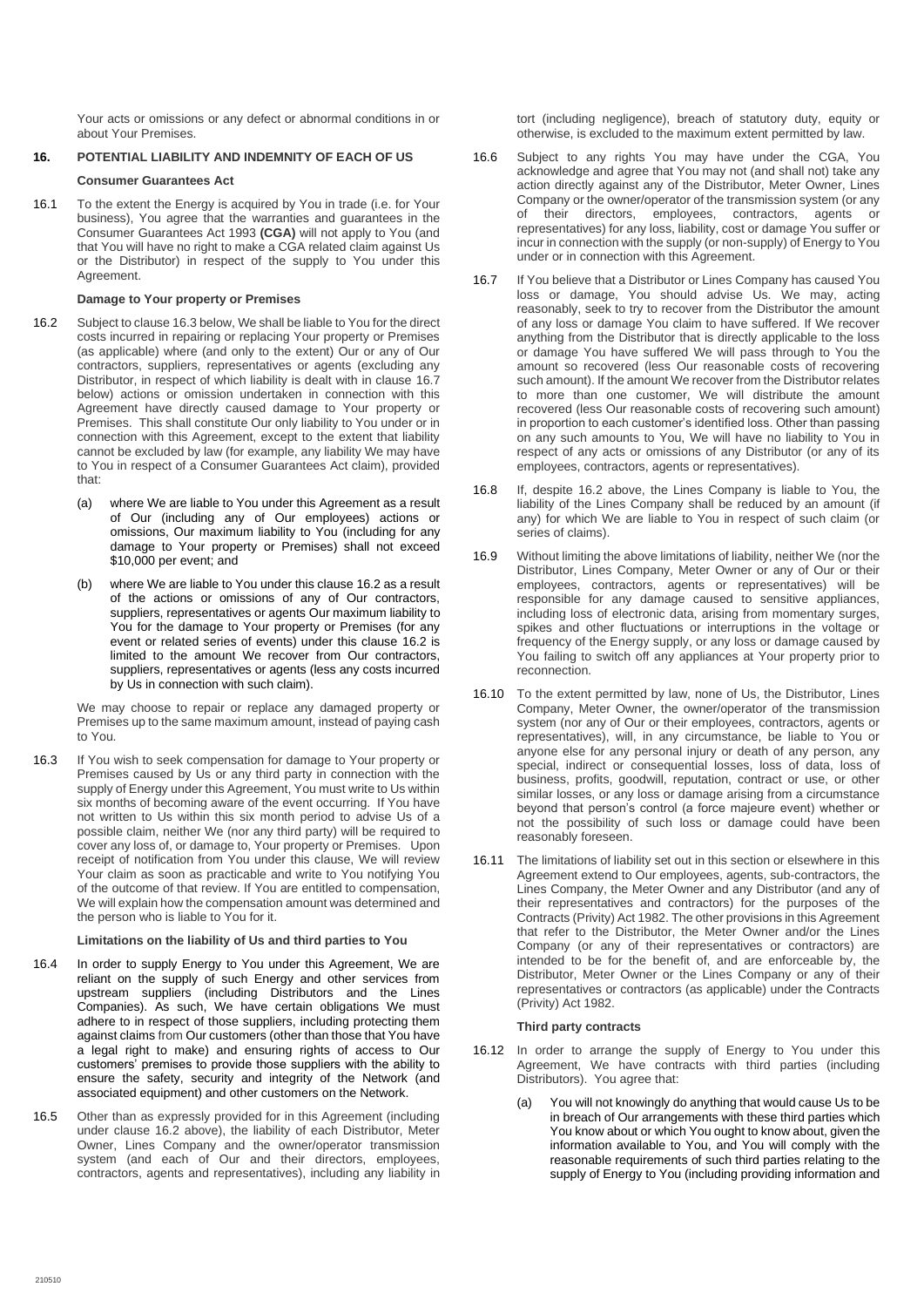access to property and Premises as requested from time to time);

- (b) You will be responsible for all losses of any nature suffered by Us under or in connection with any third party contract that arises out of or in connection with any breach of this Agreement by, or negligent act or omission of, You (or any of Your invitees or contractors) under or in connection with this Agreement and/or the supply of Energy to You;
- (c) You will be responsible to the Lines Company for any direct loss or damage to the extent caused or contributed to by Your (or any of Your officers, employees, agents or invitees) fraud, dishonesty or wilful breach, arising out of or in connection with the services provided by the Lines Company under the relevant use of system agreement.
- 16.13 If You enter into any agreement or other arrangement with any third party relating to the control of Your load, You will: (i) ensure that the load is not already controlled by the Distributor; (ii) ensure that the third party does not interfere with or damage any load control systems owned by Us or the Distributor; (iii) in the event that any damage or loss is suffered or incurred by Us, the Distributor or the Lines Company as a result of the actions (or omissions) of the third party, ensure that the third party promptly remedies (at its own cost) any such loss or damage; (iv) ensure that the third party makes the load available to the Distributor to enable the Distributor to fulfil its obligations as an asset owner and meet the service standards applicable to distribution services; and (v) prior to controlling any load, the third party enters into an agreement with the Distributor containing the protocols for the use of the load and such other terms required by the Distributor.

## **Your liability to Us**

16.14 Except to the extent that liability cannot be excluded by law, where You are liable to Us under this Agreement as a result of Your (including any of Your family members, agents or representatives) actions or omissions, Your maximum liability to Us shall not exceed \$10,000 per event.

#### <span id="page-9-0"></span>**17. HOW WE DEAL WITH YOUR PERSONAL INFORMATION**

- 17.1 Information about You will be held and used by Us and/or the Distributor in accordance with The Privacy Act 2020. Under the Privacy Act, You or any other joint customer under this Agreement may access and request the correction of any of the information We and/or the Distributor hold under this Agreement. More information about how we comply with the Privacy Act is published in Our Privacy Policy, available on our Website.
- <span id="page-9-2"></span>17.2 In addition, You or a person You authorise can request from Us information used by Us to calculate the amount of electricity conveyed to or from You at each ICP and information used by Us to provide a service to You about the amount of electricity conveyed to or from You at each of the ICPs, provided that We either are supplying or have during the then previous 24 months supplied, electricity to You at those ICPs. There is no cost to You in receiving this information, except if You (or any person You authorise) has made four or more previous requests for similar information in the then previous 12 months, in which case We may impose a reasonable charge for providing this information. You or Your representative may make a request for such information by contacting Us using Our Contact Details at the end of this Agreement. We will remind You each year of Your right to obtain this information.
- 17.3 We and/or the Distributor may also use any information We and/or the Distributor collect and hold about You for any or all of the following purposes:
	- (a) To arrange the supply of Energy to You.
	- (b) To Bill You.
	- (c) To carry out credit checks or debt collection.
	- (d) To update or maintain credit information and files held about You (including reporting on Your payment history), which may be accessed by customers of credit reporting agencies.
- (e) To send You notices or contact You.
- (f) In relation to any dealings We and/or the Distributor have with Your alternative contact/s.
- (g) To meet the requirements of the Energy governance regulations and rules.
- (h) To meet the requirements of the Distributor, the operators of the grid or Network or a trust or co-operative that owns that Distributor.
- (i) To contact the Distributor and/or the trust or co-operative that owns that Distributor so that they may pass on rebates or discounts or prepare electoral rolls of trust beneficiaries.
- (j) To communicate with the operator of the grid or Network for the running of their respective networks.
- (k) To ensure compliance with any of Our and/or the Distributor's health and safety obligations.
- (l) To verify the authority of any third party who requests information about Your consumption of electricity on Your behalf (as set out in clause [17.2\)](#page-9-2), and if verified to supply them with such information requested (as set out in clause [17.2\)](#page-9-2).
- (m) To contact any person, We and/or the Distributor are required by law to provide with information about You.
- (n) To address mail to new occupants c/- Your name on rural delivery routes, if necessary, to ensure that mail is delivered to new occupants at Your old address.
- (o) To verify Your identity when You contact Us and/or the Distributor.
- (p) To communicate promotional material to You from time to time.
- (q) For any other purpose or use specifically set out in Our Privacy Policy.
- 17.4 You authorise any person to provide Us and/or the Distributor with such information about You as We and/or the Distributor may require in response to Our and/or the Distributors' queries for any of the purposes set out above.
- 17.5 You authorise Us to include a notification on the envelope of any notice addressed to You under claus[e 12.4\(c\)](#page-5-1) to the effect that the envelope contains a final disconnection notice and that the property is scheduled for disconnection.
- 17.6 We and/or the Distributor may record all communication with You and Your representatives. We do this to help train and monitor Our customer service staff, to confirm Our contractual commitments with You, to help resolve disputes and for market research purposes.
- 17.7 The information gathered from surveys will be used primarily to provide Us with feedback and/or improvements to services. In the instance where the survey is part of a promotion, We reserve the right to use the prize winners' names for publicity purposes.
- 17.8 To get access to information about how We and/or the Distributor collects and stores information about You, contact Us using any of Our Contact Details set out in Schedule 1.

### <span id="page-9-1"></span>**18. GENERAL TERMS**

- 18.1 You may nominate one or more people as an alternative contact to make decisions for You under Your Agreement. An alternative contact could be a family member, friend or a social agency. However, You are still responsible for all customer obligations set out in Your Agreement, including for any acts or omissions made by Your alternative contact. If You are facing disconnection and We cannot contact You, We will make all reasonable endeavours to contact Your alternate contact prior to any disconnection.
- 18.2 Any terms in this Agreement which, by their nature, should survive the termination of the Agreement (including clauses 2.8, 5, 9, 10,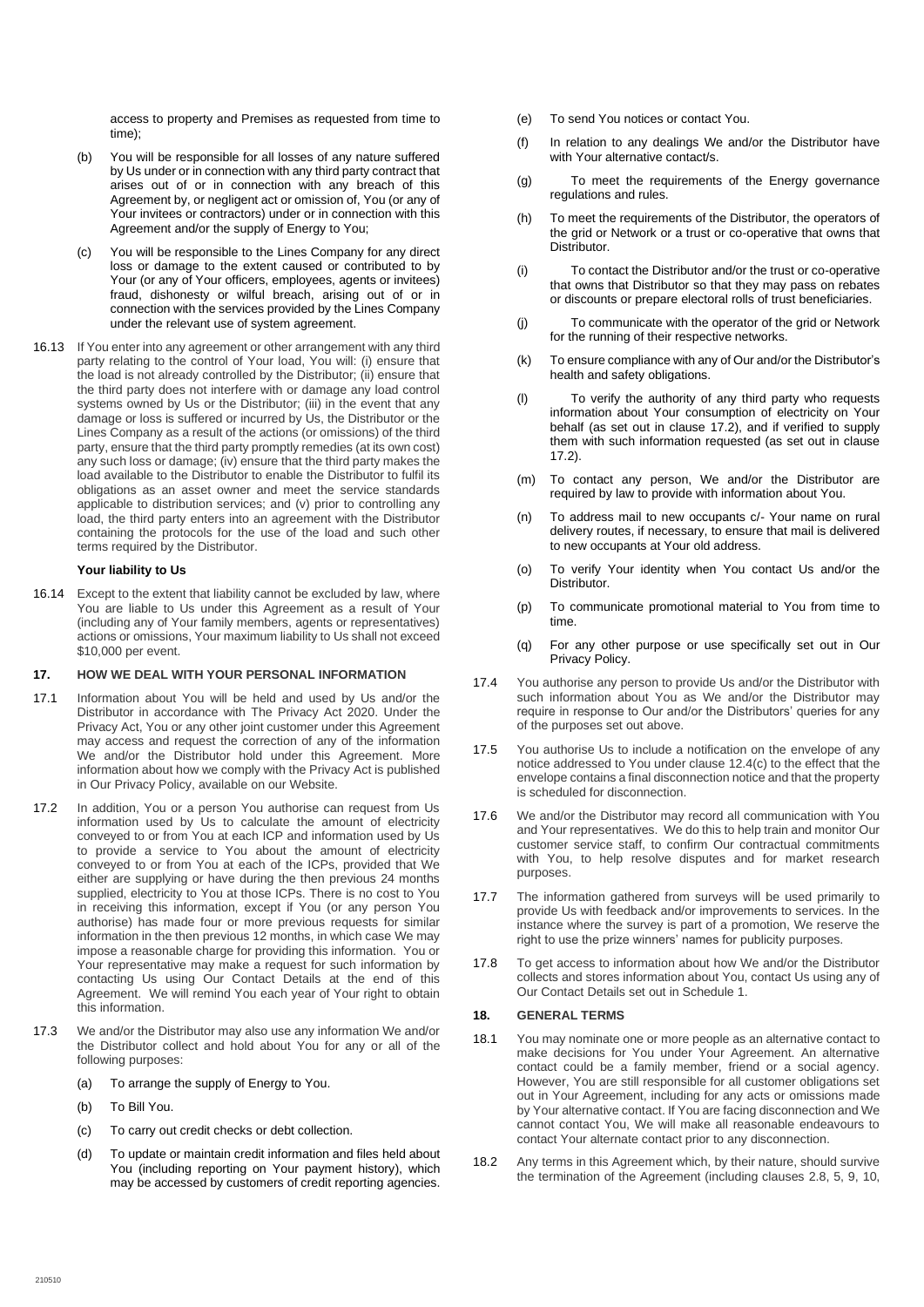16 and 20) shall survive the expiry or earlier termination of this Agreement.

- 18.3 We reserve the right to change part or all of this Agreement by notifying You of changes that are posted on Our Website. Any revisions will be applicable 30 days following the date of notification. If You do not agree to such changes, then You can terminate this Agreement by providing Us with 25 days' notice of termination.
- 18.4 We reserve the right to subcontract, transfer or assign all or any of Our rights and obligations under this Agreement to an appropriate third party, acting reasonably. We agree to notify You of such a transfer or assignment. You may transfer or assign any of Your rights or obligations under this Agreement to any person upon receiving Our consent in writing.
- 18.5 If, for any reason, we have or are likely to have a receiver, liquidator or other similar officer appointed, we will take all reasonable steps to ensure continuity of your Energy supply.
- 18.6 Any number of people may join as customers under this Agreement. Each customer is individually and jointly liable for all money owing to Us and all other customer responsibilities set out in this Agreement while he or she is a customer. Each such customer may exercise all rights under this Agreement without the consent of any other such customer. If one customer under this Agreement no longer wishes to be a joint customer, You will need to notify Us in writing. We may require the remaining customer(s) to enter into a new Agreement. When You cease to be a joint customer, You are still liable for all customer responsibilities that arose until You ceased to be a joint customer.
- 18.7 The Electricity Authority may assign Our rights and obligations under this Agreement to another retailer if We have committed an event of default (as that term is defined in the Electricity Industry Participation Code 2010) in which case the terms of this Agreement will be amended to reflect the standard terms of the other retailer's standard terms and conditions or such other terms that are more advantageous to You than the standard terms, if the other retailer and the Authority agree, and may include a minimum term, and We may be required to provide information about You to the Authority (who may pass that information on to the other retailer).
- 18.8 In the event of any conflict between this Agreement and the Electricity and Gas Commissioner Complaints Scheme (the "Scheme"), the Scheme prevails. You can obtain a copy of the **Disputes** [\(www.utilitiesdisputes.co.nz\)](http://www.utilitiesdisputes.co.nz/).

## <span id="page-10-0"></span>**19. NOTICES How notices will be provided to You**

- <span id="page-10-3"></span>19.1 A notice from Us to You may be:
	- (a) Printed on Your Bill.
	- (b) Delivered to the address to which You asked Us to send notices.
	- (c) Posted to Your last known postal address.
	- (d) Emailed to Your last known email address, if You have agreed to have notices delivered in this manner.
	- (e) Faxed to Your last known fax number, if You have agreed to have notices delivered in this manner.
	- (f) Texted by Us or a contracted third party.
	- (g) Given over the phone from one of Our Customer service team.
	- (h) Delivered in person by a representative on Our behalf.
	- (i) Uploaded onto Our website, in which case We will notify You of the proposed change on Your monthly invoice.
- 19.2 To ensure You receive the notices We send please update Us with Your contact details should they change.

#### **How You can provide notice to Us**

19.3 A notice from You to Us under this Agreement may be delivered, posted, emailed or faxed to Us or made by phone via the contact details set out in Schedule 1 (or any updated contact details which We notify You of in writing).

#### <span id="page-10-1"></span>**20. WHAT TO DO IF YOU HAVE FEEDBACK OR COMPLAINTS REGARDING US OR THE SUPPLY OF ENERGY TO YOU**

- 20.1 You can provide feedback on the services You receive by contacting Us by phone or email (see Schedule 1 for contact details). Alternatively You can submit Your feedback online at [www.pulseenergy.co.nz/feedback-or-complaints/.](http://www.pulseenergy.co.nz/feedback-or-complaints/)
- 20.2 You have the right to make a complaint about Our service. Our staff will acknowledge Your complaint within 2 Working Days either verbally or in writing (excluding time for delivery) and inform You of the steps to be taken to reach a resolution. In some cases, We may ask You to put Your complaint in writing to help Us resolve Your complaint more effectively.
- 20.3 Our complaints resolution process is free and We are committed to delivering fair and effective outcomes in good faith.
- 20.4 We aim to meet the standards required by the Utilities Disputes Scheme, the free and independent dispute resolution service, of which We are a member.
- 20.5 You may refer Your dispute to the Utilities Disputes Commissioner (whose contact details are below), if:
	- (a) You are unhappy with the way We propose to resolve Your dispute.
	- (b) Your dispute is not resolved within 20 Working Days of Us receiving it and We have not written to You explaining why We need further time.
	- (c) Your dispute is not resolved within 40 Working Days of receiving it.
- 20.6 Utilities Disputes Limited

PO Box 5875 Freepost 192682 Lambton Quay Wellington 6140 **Free phone:** 0800 22 33 40 **Email:** info@utilitiesdisputes.co.nz **Website:** [www.utilitiesdisputes.co.nz](http://www.utilitiesdisputes.co.nz/)

20.7 Unless otherwise agreed with a Lines Company, We will refer all lines complaints arising under this Agreement to the relevant Lines Company to manage and resolve.

### <span id="page-10-2"></span>**21. DEFINITIONS USED IN YOUR AGREEMENT**

**Account** means Your customer Account with Us for the provision of Energy services in respect of Your Premises; **Administration of Arrears** is the fee that You may be charged to cover the cost of late payment, as set out in Your Welcome Letter; **Agreement** has the meaning set out in claus[e 2.1;](#page-1-9) **Bill, Billing, Invoice, Statement**  refer to the bill We send You each month; **Bond** means a sum of money We may collect from You and hold as security, as further described in sectio[n 5](#page-1-4) of these terms and conditions, not exceeding the amount set out in Schedule 2; **Commencement Date** has the meaning set out in clause 2.5, 2.6; **Customer Service Lines** means those Lines that convey Energy between Your Point of Connection and Your Premises; **Distributor** means a person who supplies Network Services to any other person or persons (and includes the Distributor's representatives or contractors); **Energy**  means any or all of Electricity, Natural Gas and LPG; **Energy Rate** means the energy rate(s) displayed in Your Welcome Letter under the heading Energy Rate. It does not include any other fees or charges specified in Your Welcome Letter or Schedule 2 to these terms and conditions; **Fees** means all fees, costs and charges outlined in Schedule 2 and Your Welcome Letter (as amended from time to time by Us on notice to You in accordance with these terms and conditions); **ICP** means installation control point, which is a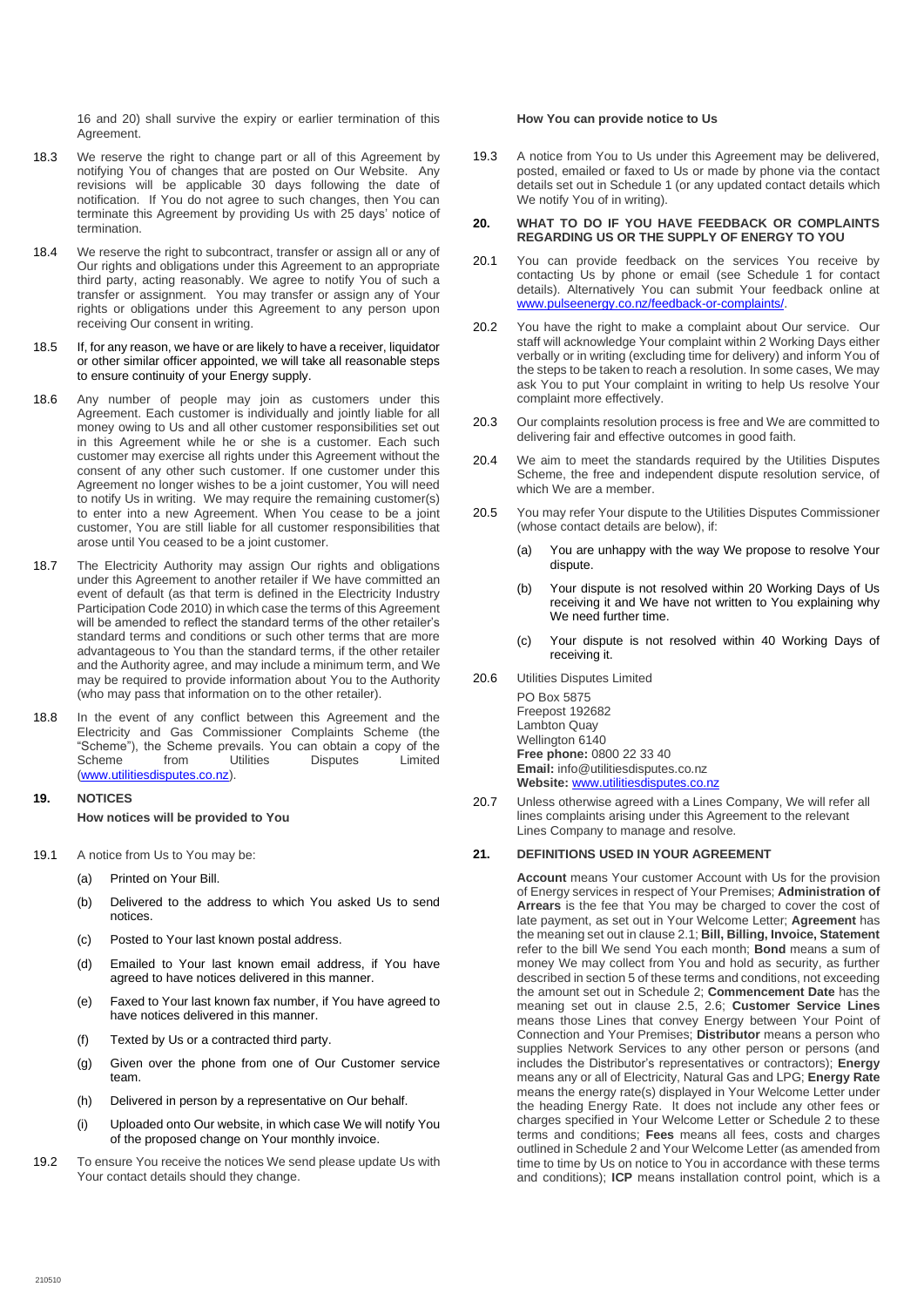physical Point of Connection on a local Network or an embedded Network at which Energy will be deemed to be supplied to You; **Kilowatt-Hour** is known as the "unit" of Electricity (kWh). **Lines** mean works that are used or intended to be used for the conveyance of Energy and includes Customer Service Lines; **Lines Company** means any company or organisation that owns a Network, including an embedded Network, and its agents; **Meter** means a Meter that measures the Energy used by You and includes all associated wiring and equipment; **Metering Equipment** means the metering and other equipment which is used to measure and/or provide information about Your Energy consumption (and, if appropriate, demand) of energy, including any covering for such equipment, and meters, loggers, communication devices, relays, current transformers, voltage transformers and any other equipment required to measure energy usage, and includes an advanced meter and the metering communications network; **Meter Owner** means a person who owns or controls a Meter; **Network** means Lines (other than Customer Service Lines), equipment and plant that is used to convey Electricity between the grid and Your Point of Connection; **Network Charge** means the amount We are charged by the Network operator (and any other third party) to cover the provision of Network Services to You; **Network Service Charge** means the amount We charge You to recover the Network Charge that We pay for the provision of Network Services to You; **Network Services** includes the arrangement of the supply of Energy, contracting with the network operator for the supply of distribution and/or transmission services to Your premises and providing other goods and services that may be provided under any additional terms and conditions of which We have notified You or otherwise agreed with You; **New Connection** means arranging the installation of Energy within Your Premises for the first time which can include adding Meter assets, registering Your ICP (including with the Electricity Registry) and becoming a customer; **Our Representatives** means the staff of

Pulse Energy Alliance LP, Pulse Energy, Just Energy, Grey Power Electricity, Black Box Power, Pioneer Energy Retail., Electra Energy or third party contractors; **Point of Connection** means the point at which the responsibility for Energy supply equipment transfers to You; **Premises** mean the site to which Energy is supplied or is to be supplied to You; **Price Protection Rate** means the maximum Rate that Your Energy Rate cannot exceed during the fixed period of time shown in Your Product Schedule, subject to any limitations described in Your Product Schedule, whichever is earlier; **Price Protection** means that Your Energy Rate is fixed for the period of time stated in Your Product Schedule, measured from the commencement date; **Privacy Policy** means Our privacy policy (as amended from time to time), which is available online at [www.pulseenergy.co.nz/privacy-policy/.](http://www.pulseenergy.co.nz/privacy-policy/) **Product Schedule**  means the schedule of Energy products which will be provided to You and will form part of Your Agreement with Us; **Public Holiday(s)** means Christmas Day, Boxing Day, New Year's Day, 2 January, Waitangi Day, Good Friday, Easter Monday, ANZAC Day, the Sovereign's birthday and Labour Day; **Pulse Energy Legacy Customer** means any customer on the Pulse Energy "Every Day Saver Plan" at the Commencement Date, for the period that such customer continues to be on the "Every Day Saver Plan"; **Taxes**  means any present or future tax, levy, impost, duty, rate, charge, fee, surcharge, surtax, excise, deduction or withholding of any nature, and which is applicable (directly or indirectly) to the arrangement of supply of Energy under Your Agreement; **We, Us, Our** means Pulse Energy Alliance LP for the purposes of this Agreement (and includes Our Representatives or contractors); **Website** means [www.pulseenergy.co.nz;](http://www.pulseenergy.co.nz/) **Working Day(s)** means any day of the week other than Saturday, Sunday, and Public Holidays; **Working Hours** means 8am and 5pm on each Working Day; and **You, Your** means you; a person or persons for whom We arrange the supply of Energy or who applies for Us to do so.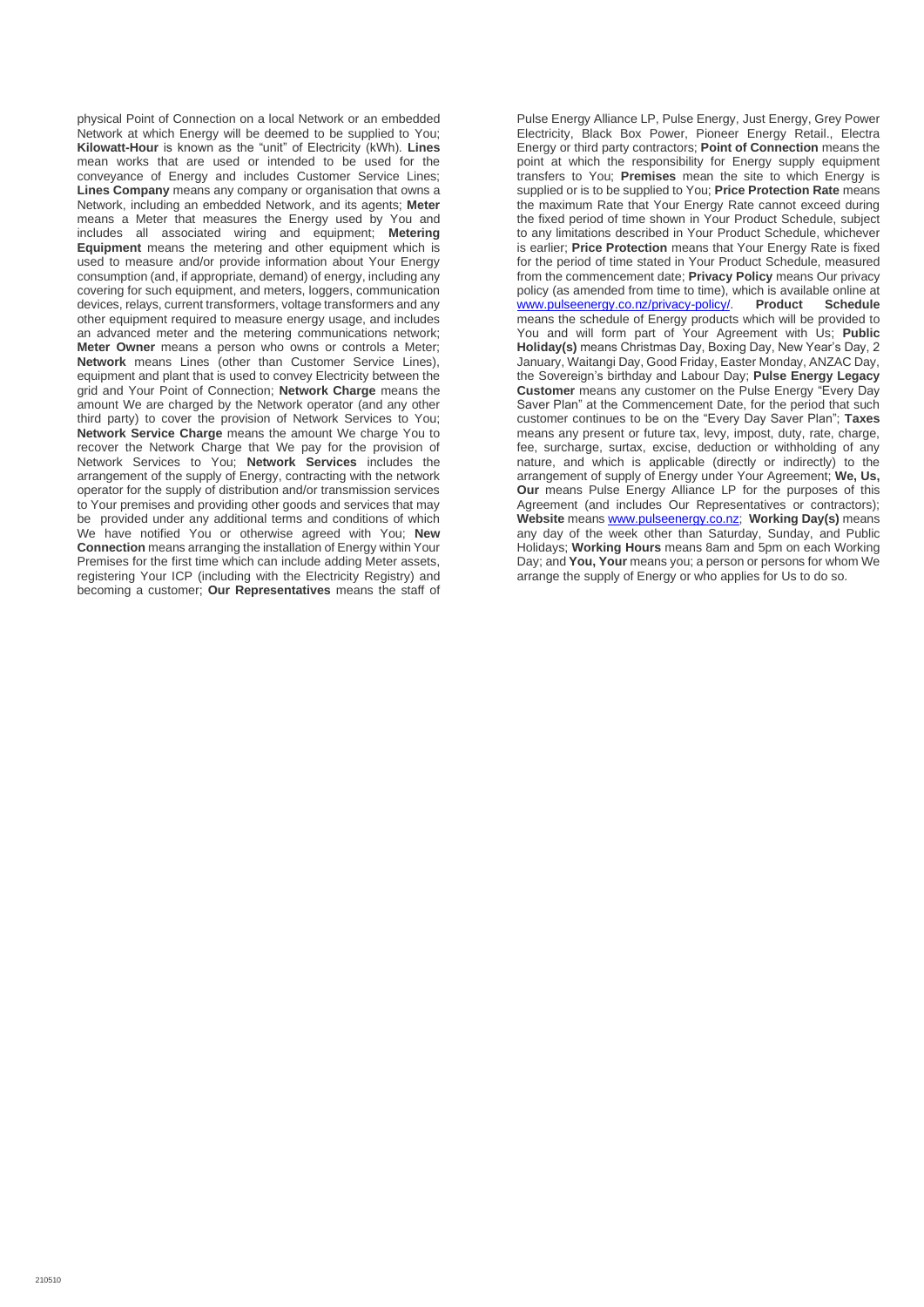# **SCHEDULE 1**

## **CONTACT DETAILS**

<span id="page-12-0"></span>

| PULSE ENERGY ALLIANCE LP<br>PO BOX 10044<br><b>DOMINION RD</b>                                                                                                                                              |                                           |  |
|-------------------------------------------------------------------------------------------------------------------------------------------------------------------------------------------------------------|-------------------------------------------|--|
| AUCKLAND 1010                                                                                                                                                                                               |                                           |  |
| <b>Phone</b>                                                                                                                                                                                                |                                           |  |
| Pulse Energy                                                                                                                                                                                                | 0800 785 733                              |  |
| Faults                                                                                                                                                                                                      | 0800 785 733 or as indicated on Your Bill |  |
| <b>Email</b>                                                                                                                                                                                                |                                           |  |
| Pulse Energy                                                                                                                                                                                                | customer.care@pulseenergy.co.nz           |  |
| Website                                                                                                                                                                                                     |                                           |  |
| Pulse Energy                                                                                                                                                                                                | www.pulseenergy.co.nz                     |  |
| Our Customer Service team is available Monday to Friday from 8am to 5pm (excluding Public Holidays).<br>Our hours of operation may change from time to time, for up to date hours please visit our website. |                                           |  |